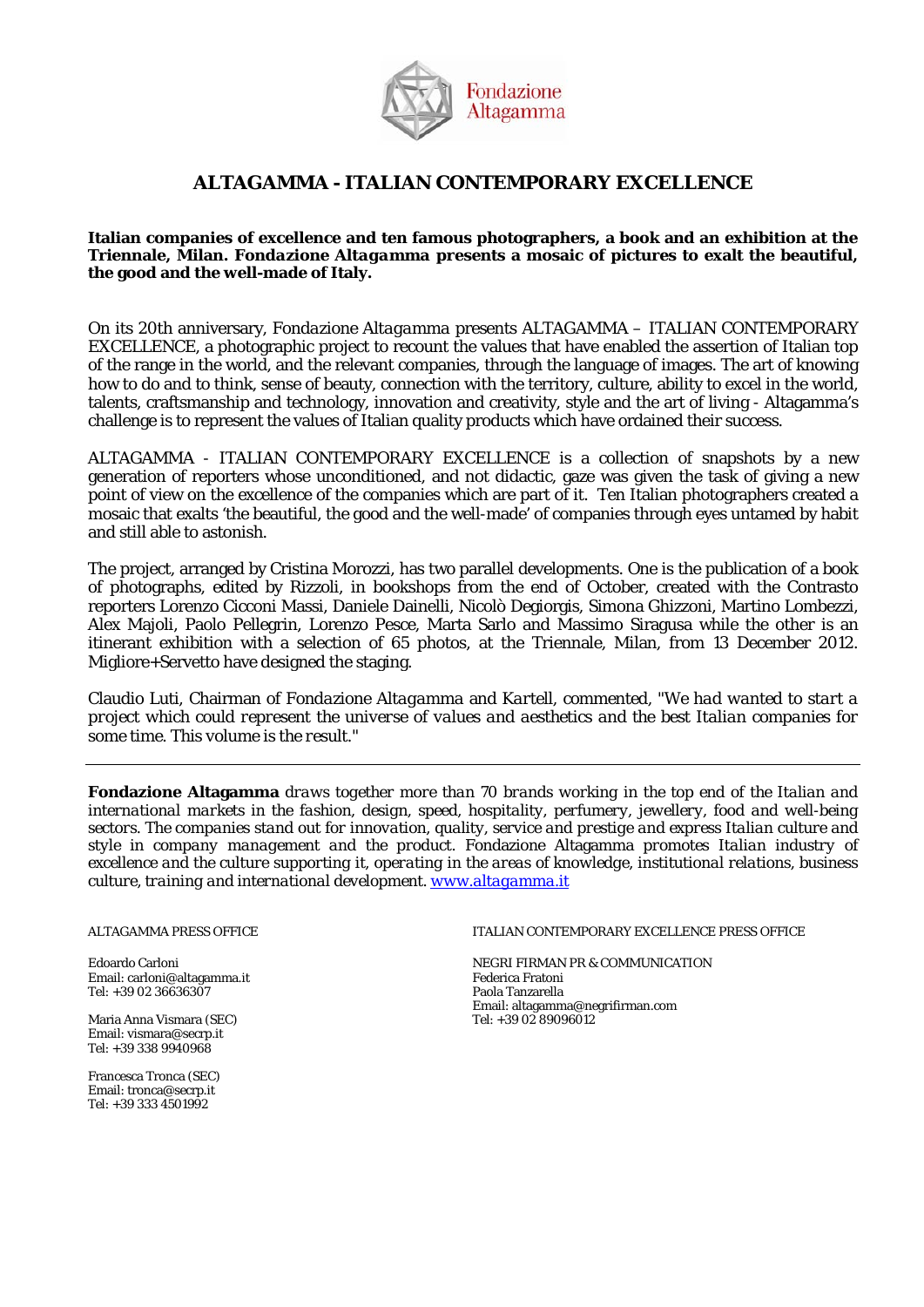

*"I wore the white dress and the anklets, leaving the bundle open on the floor. I had these things in mind revelations, communications, angels… Robert (Mapplethorpe) took photos" from Just Kids Patti Smith, Ecco, 2010)*

Recounting the excellence of the work of Altagamma companies, based on an alchemical mixture of local tradition, invention and innovation, advanced technologies and safeguard of ancient knowledge means representing/evoking with images, language beyond words and atmospheres/allusions/suggestions, representative of each associate. It means symbolically recounting each brand, laying it out in a text that can be used by an extended public.

"Atmospheres," as Tonino Griffero writes in *'Atmosferologia'* (Laterza, 2010), "are external feelings, poured into a spatial dimension and restricted to situations. They are spatialised feelings… They are suggestions just as immediately and frankly perceptible as sound or smells are. They are ritual *mise en scène*. To summarise, it's a question of depicting an aura, what Walter Benjamin defines as "the appearance of something unexpected, distant and inaccessible that, in a certain way, looks back at us. The project 'Italian Contemporary Excellence' started from this assumption, i.e. from the story of the excellence of quality Italian products of 'Altagamma' through iconic images ("revelations, communications, angels"…) taken by a selected group of new generation Italian photographers, created to recount the business identity as seen by other eyes, not saturated by standard business portraiture and not spoilt by trends in styling. The photographers, selected by Denis Curti, well-known photography critic and director of Contrasto, and Cristina Morozzi, creator of the project, in the sphere of Contrasto's vast, all from the new generation of Italian reporters, try to summarise the identity of the companies in just a few snaps, caught in their daily life by eyes dulled by habit but still able to be surprised. The aim of the project is to restore the story of the excellence of Italian quality products in an iconic, concise way, with new pictures, able to emotionally narrate the true *ego* of each company. The photographers work to discover it through the production, visiting the places and using their personal ability to see beyond commonplaces and appearances. They try to discover the people and feelings that guide 'doing' behind the things, entrusting their eyes not spoilt by fashion, therefore able to be surprised and enchanted. The photos should be portraits in which the soul can be perceived. Therefore the companies should be confident in entrusting, putting themselves in the best light, revealing their secrets and ambitions. They should talk without reticence so that the image can be the sweet essence of their being.

Cristina Morozzi

Project Curator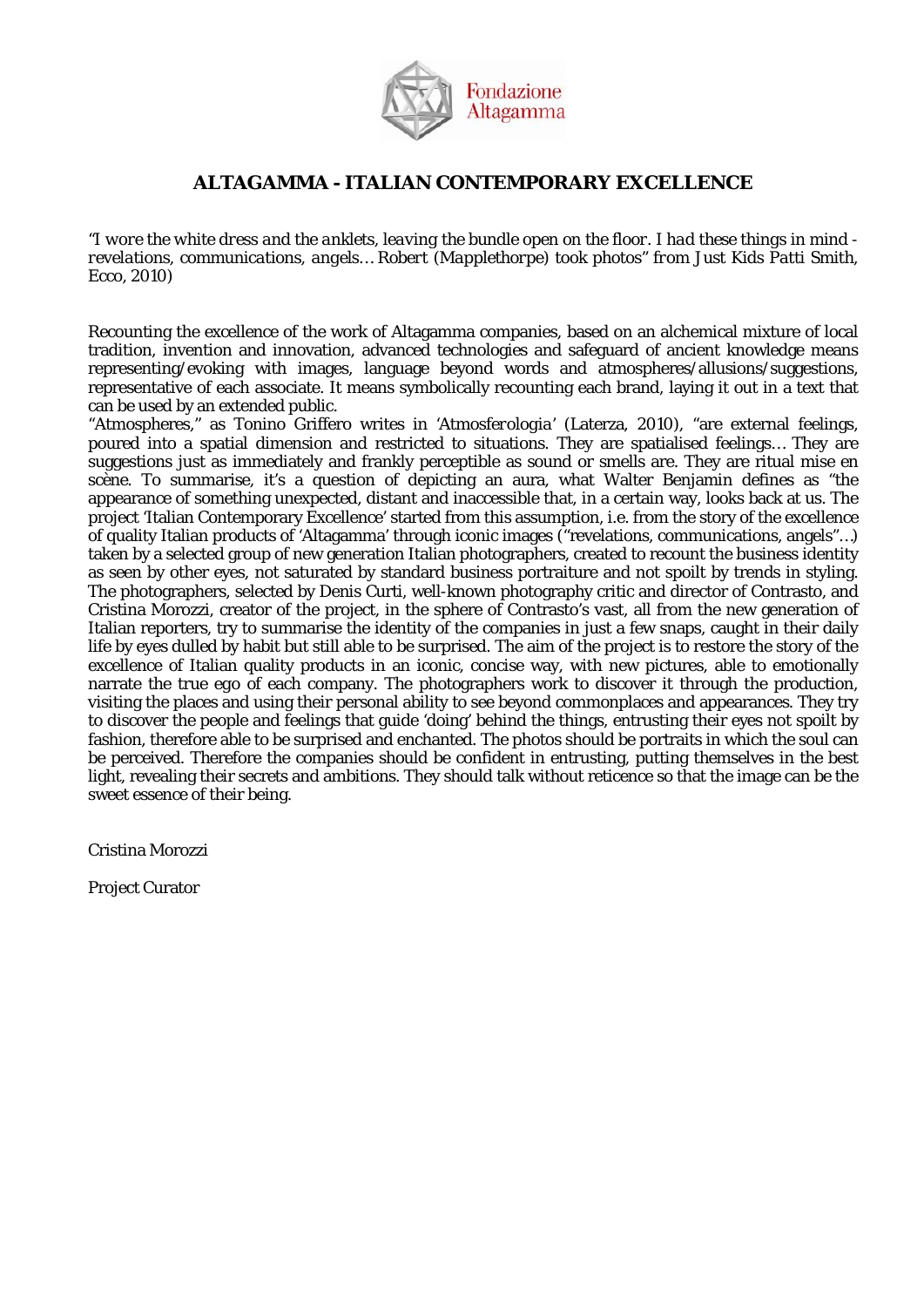

## **Images for an Italian kaleidoscope**

This photographic trip through a country able to express beauty and quality has the flavour of a narrative challenge - the ambitious project of asking 10 Italian reporters to give a new view of almost 70 companies in the Fondazione Altagamma. The more than 300 pictures selected have taken the ways and times of the Grand Tour. They show passion and creative feeling, the connection with the area and the sense of belonging to a place, the pleasure in making something and the great attention to detail, independently of whether there are articles of design, clothes, technologies, hospitality services, food or noble wines in front of the camera.

The photographic project is based on the desire to show the quality and the sense of beauty in a different way from the manner of the picture story. Photography is assigned the fundamental role of translating what can be defined a feeling into pictures. The choice of working with 10 authors, different in style and sensitivity, adds freshness to a look that has renounced the traditionally 'corporate' dimension to favour images which give form and colour to workshops and offices, and factories and production lines grasping the passion and commitment of those working in them, interpreting the particular aspects of a rarely visible behind the scenes.

The photographic study, carried out by several people and masterfully co-ordinated by Cristina Morozzi, didn't even consider a didactic approach, leaving room for feelings, aesthetics but also severity, with a point of view which is new and different each time. The connecting thread of the tale is a certain, entirely, qualitative idea, whose numbers reveal one of the most envied lifestyles in the world. It was complex work, over a long period, which enabled each photographer progressive immersion in and greater and greater understanding of each company. The result is a rare comparison - photographers and companies spoke together, fielded the ability to listen, reflect and co-operate, with the aim of identifying the liaison between different worlds united by creative ability.

The distinctive signs found leafing through the pages of this book are the character and suggestions that the images evoke - a mosaic of passions, quality and research, where the creative sense reigns supreme.

Denis Curti, critic and curator of photography

Director of the Contrasto office, Milan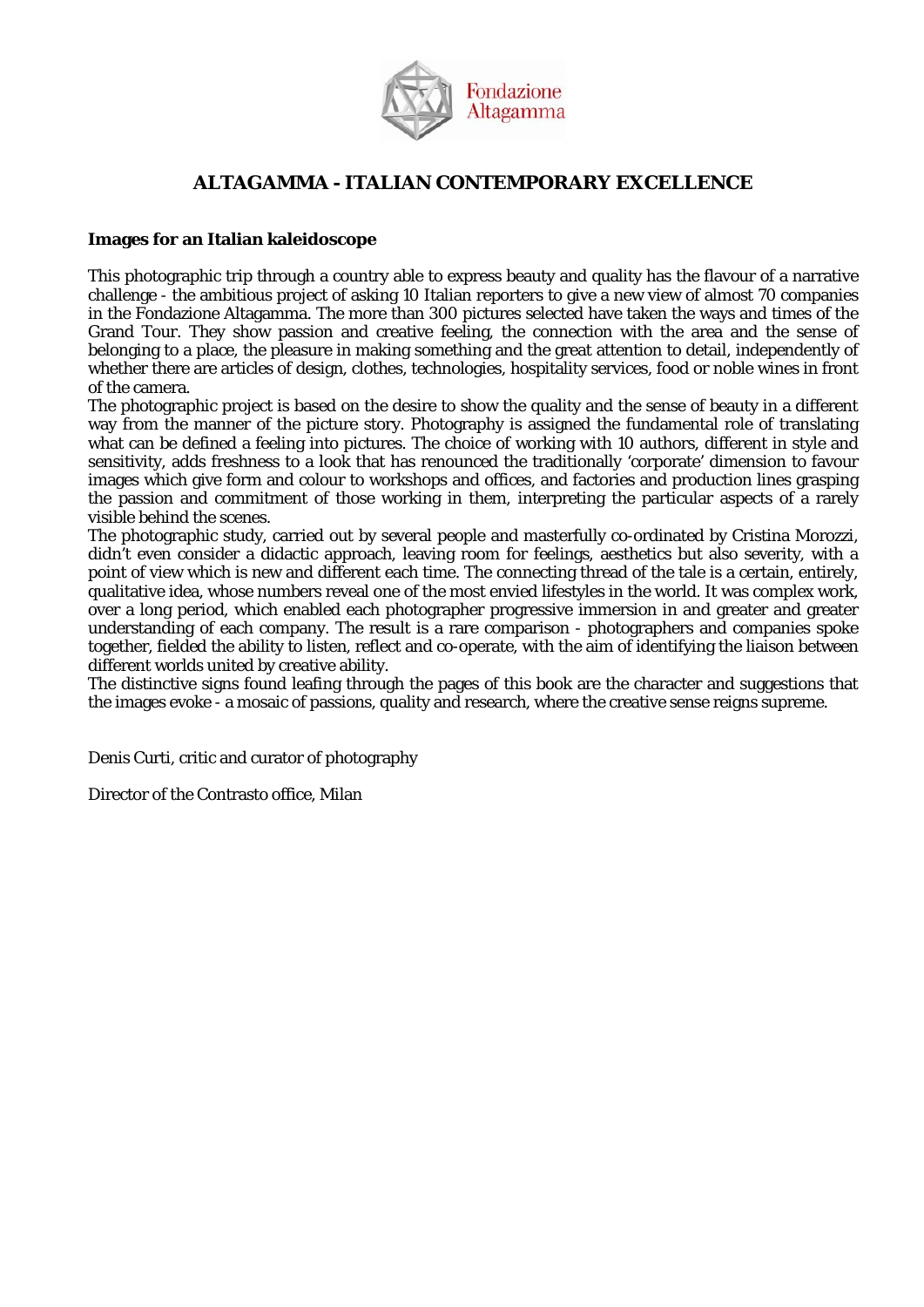

Migliore + Servetto have created a landscape of pictures marked by an evocative path for the 'Altagamma Italian Contemporary Excellence' exhibition at the Triennale, Milan. The journey of knowledge through the excellence of Italian companies starts with a passage of graphics and citations before opening up to a completely white space. Here, the showcases of light, which host the photographs, have been created as a sort of three-dimensional lay-out on a large white page in terms of the design and spacial arrangement to bring out the different interpretations offered by the shots. Like the story, the light is generated by the showcases, which define the landscape of Italian manufacturing and industrial excellence in their rhythmic sequence.

Ico Migliore, Studio Migliore + Servetto Architetti Associati

## Studio Migliore + Servetto Architetti Associati

*Ico Migliore and Mara Servetto, Migliore +Servetto Architetti Associati, create projects on various scales from architecture to urban design, from exhibition to communication, where places are interpreted as active interfaces, tools of elective communication between companies / institutions and the public.*

*They were awarded with different prizes, as the prestigious XXI ADI Compasso D'Oro, two ADI Honorable Mentions, they won the German Design Award, the FX Interior Design Award (UK), five Red Dot Award (Ger) and the Annual Exhibit Design Awards (Usa).*

*They designed the permanent exhibition of the new Chopin Muzeum in Warsaw, the Savings Museum for Intesa Sanpaolo Bank, the concept store "Experience Space" for Bticino in Milan, the travelling project "Coats! 60 Years of Italian Fashion" for Max Mara (Berlin, Tokyo, Beijing, Moscow), the total project "Beijing Design Fair" and design and curation of the "Design time" exhibition in Beijing.*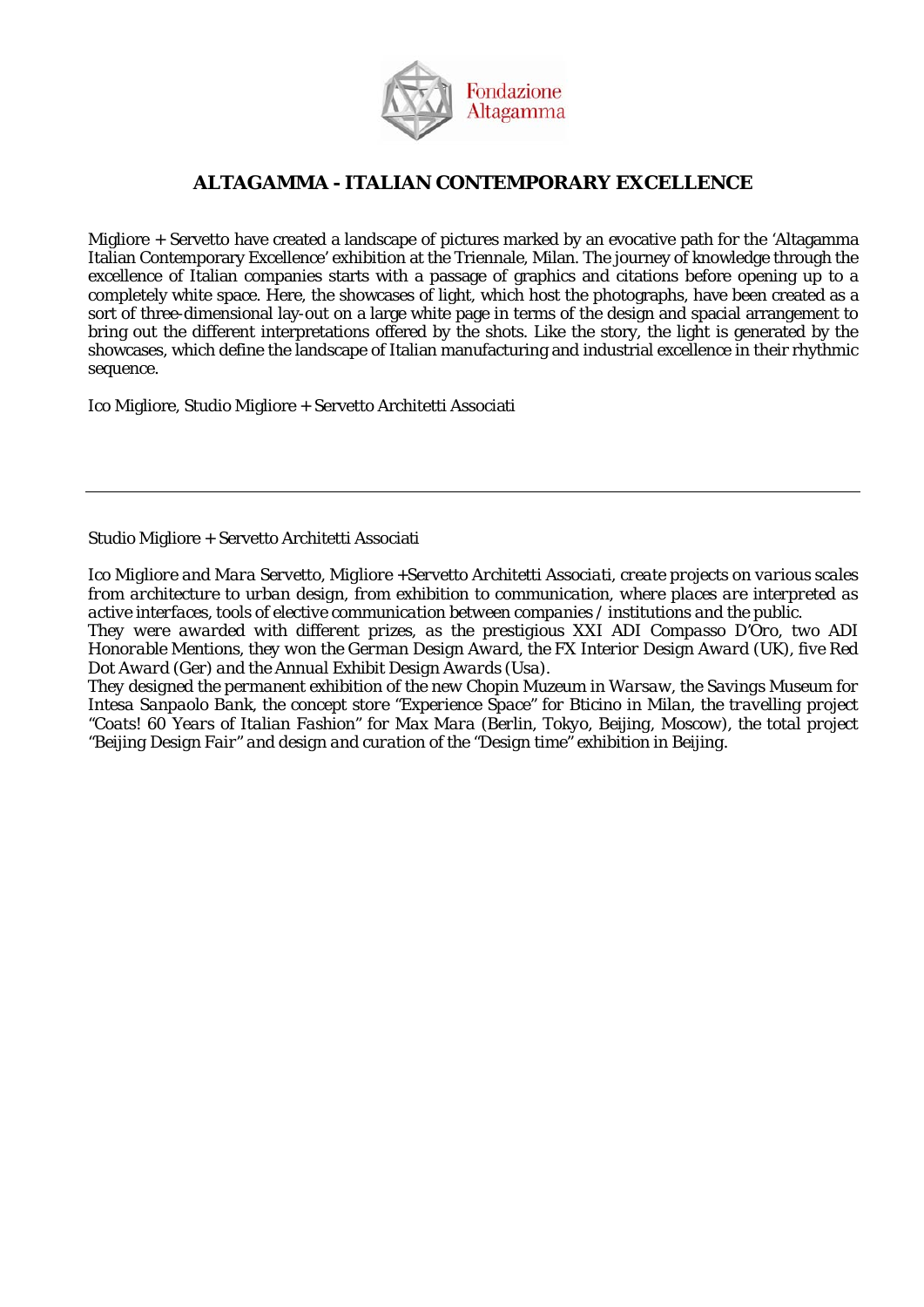

# **ALTAGAMMA ITALIAN CONTEMPORARY EXCELLENCE – PHOTOGRAPHERS**

#### **Massimo Siragusa**

Massimo Siragusa was born in Catania in 1958 and currently lives in Rome. He teaches photography at the European Institute of Design. His work has been published in some of the most prestigious international periodicals. He has worked for major Italian and foreign companies such as ENI, Lavazza, IGP, Bosch, Autostrada Pedemontana, Unipol Banca, A2A, Auditorium di Roma, My Chef, and Boscolo Hotel. He has won several awards and is a four-time winner of the World Press Photo Award in 1997, 1999, 2008, and 2009. He is represented by Forma Foundation in Milan, as well as by the Polka Galerie in Paris. Museums and art galleries both in Italy and abroad have hosted his works. He has published several books, including Il Cerchio Magico (2001), Credi (2003), Solo in Italia (2008), and Bologna (2011).

#### **Lorenzo Cicconi Massi**

Lorenzo Cicconi Massi was born in 1966 in Senigallia, where he currently lives. In 1999, he won the Italian Canon Prize. He joined Contrasto in January 2000. His works have been published in major periodicals, both Italian and foreign, such as Images and Newsweek. Since 2006, some of his original prints have entered the collection of the Forma Foundation in Milan. In 2007 he won the World Press Photo sports features singles category, as well as the G.R.I.N. Amilcare Ponchielli award for Fedeli alla Tribù.

Massi exhibited Viaggio intorno a casa at Palazzo del Duca in Senigallia. His work has been exhibited at three editions of Paris Photo, as well as in many shows both in Italy and abroad, including the Marches Pavilion at the Venice Biennale. He debuted as a movie director in 2003 with the film "Prova a volare", starring Riccardo Scamarcio, who was at the start of his cinema career. The film is still being aired on SKY cinema. In 2011, he directed the film "Mi ricordo Mario Giacomelli", with the participation of some of the leading figures in photography and Italian art.

## **Lorenzo Pesce**

Lorenzo Pesce was born in Rome in 1973. After living for ten years in Los Angeles, New York, and London, in 2003 he joined Contrasto to take part in Eurogeneration, a project conducted by fourteen photographers documenting the lifestyles of youths in the twenty-five countries of the European Union.

That same year, the prestigious American trade magazine PDN (Photo District News) listed him among the world's thirty emerging photographers to watch.

In 2006 Pesce participated in the group project Beijing In and Out, which was later presented at the Milan Triennial. In 2007, in collaboration with Action Aid, he worked on a project on childhood in Cambodia which was then published in the book La ruota che gira. In 2008, together with his colleague Alex Majoli, he realized the project I volti di una nuova Milano, which became an exhibition sponsored by the ATM, Milan's public transport system. In 2010, he founded the Magliana Art Project, a creative space for video and photographic production. He contributes his work to creative agencies that carry out advertising campaigns for clients ranging from Boscolo to Conad, from Enel to Mulino Bianco. Pesce has taught at the American University in Rome, where he lives with his wife Giulia and their daughters Arianna and Carlotta.

## **Martino Lombezzi**

Martino Lombezzi was born in Genoa in 1977. He grew up and studied in Milan, and in 1996 he moved to Bologna, where he is still living, to study contemporary history.

He also worked as an assistant photographer for several studios in Milan. He graduated in 2003 with a senior thesis on the Hague International Criminal Tribunal for former Yugoslavia. After graduating, he began to devote all his time to photography. Lombezzi joined Contrasto in 2005 doing photo sessions for many Italian periodicals. He is interested in themes related to territory, memory, and landscape. In addition to Italy, he has worked in the Middle East and the Balkans. In 2009 he exhibited Crepe on the earthquake in Abruzzo for the fi rst Reportage Atri Festival. In 2010 his project on the those who survived the terrorist attack in Bologna in 1980 was exhibited in Bologna for the thirtieth commemoration. A longterm project on several "excellent" Italian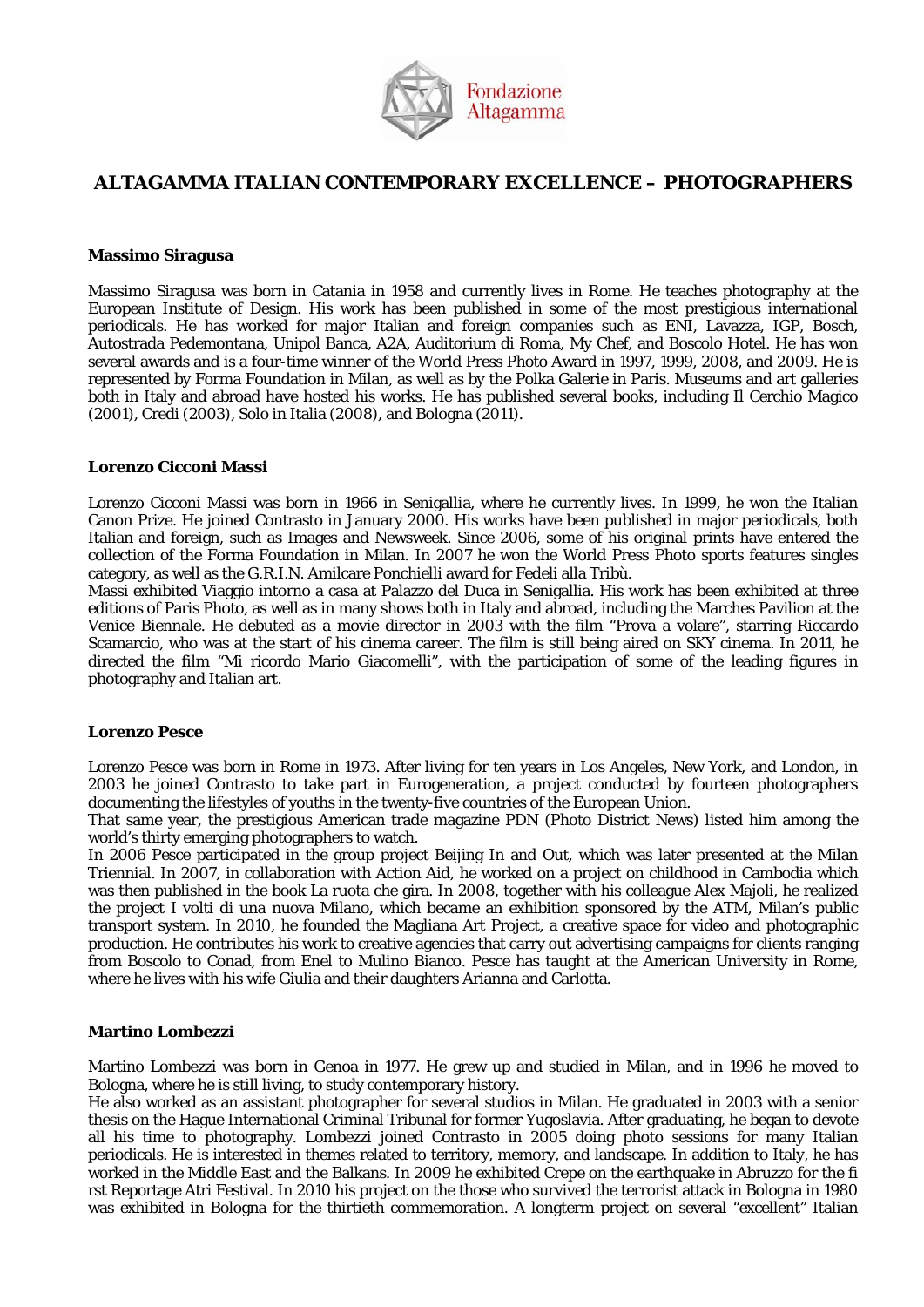

businesses recently became a book called Il Talento dell'Impresa, curated by Francesco Morace, Giovanni Lanzone, and Linda Gobbi. He is currently working on a project called Blue Line about the border between Lebanon and Israel.

## **Simona Ghizzoni**

Simona Ghizzoni was born in Reggio Emilia in 1977. Since 2005, she has been involved in documentary photography with a special interest in women's issues. Her work entitled Odd Days, on the subject of eating disorders, won third prize in the single portrait category at the 2008 World Press Photo Contest, as well as the 2009 Photoespaña Ojodepez Award for Human Values.

Ghizzoni's works were exhibited at Paris Photo in 2008, 2009, and 2010 on behalf of the Forma Foundation for Photography gallery in Milan. With Afterdark, a longterm project focusing on the consequences of war on women, she won third prize for Contemporary Issues at the 2012 World Press Photo Contest. Ghizzoni lives in Rome and is represented by the Contrasto Agency and the Forma Gallery in Milan.

## **Paolo Pellegrin**

Paolo Pellegrin was born in Rome in 1964. After studying architecture, he switched to photography, which he studied at the Italian Institute of Photography in Rome. That was where he met the Italian photographer Enzo Ragazzini, who became his mentor. Pellegrin arrived at Magnum Photos as a nominee in 2001 and became a full member in 2005. He works on contract for Newsweek.

Pellegrin is one of the war photographers who has received the highest number of international awards; he is a nine-time winner of the World Press Photo Award and he has won numerous Photographer of the Year Awards, a Leica Medal of Excellence, a Olivier Rebbot Award, the Hansel-Mieth Preis, and the Robert Capa Gold Medal Award. In 2006, he was the recipient of the W. Eugene Smith Grant in Humanistic Photography. Pellegrin has participated in many group exhibitions and has also held many solo shows organized in some of the most famous museums in the world, including the Corcoran in Washington, D.C., the Photographers' Gallery in London, and Forma Foundation in Milan. He has published Paolo Pellegrin (Kunstfoyer der Versicherungskammer Bayern, 2012), Dies Irae (Contrasto, Italy, 2011), Paolo Pellegrin (Photo Poche collection, Actes Sud, France, 2010), As I Was Dying (Actes Sud, France, 2007), Double Blind (Trolley, 2007), Kosovo 1999–2000: The Flight of Reason (Trolley, USA, 2002), L'au delà est là (Le Point du Jour, France, 2001), Cambogia (Federico Motta Editore, Italia, 1998), and Bambini (Sinnos, Italia, 1997). He lives and works in Rome and New York.

## **Alex Majoli**

Alex Majoli was born in Ravenna in 1971. After showing an early interest in photography, he became a member of the studio f45 in Ravenna when he was just fifteen. In 1989, he became a full-time news photographer, and the following year he entered the Grazia Neri agency, producing photography on religions in Italy and on the Balkan Wars. A member of thae Magnum Photos agency since 2001, Alex Majoli still documents wars around the world for magazines such as Newsweek, New York Times Magazine, Granta, and National Geographic. His most recent project, Libera Me,a reflection on the human condition, was published in 2011. He lives in New York and Milan.

## **Nicolò Degiorgis**

Nicolò Degiorgis was born in Bolzano in 1985. He often travels for work as well as for pleasure. After studying Chinese at the Università Ca' Foscari of Venice, he moved to Hong Kong and later to Beijing. He apprenticed at Magnum Photos in Paris, and in 2008–09 he was granted a fellowship by Fabrica, Benetton's communications research center. In 2009, he worked as a researcher on the subject of immigration at the Faculty of Political Science of the University of Trieste and was given an artist's residency at the Bevilacqua La Masa Art Foundation in Venice. He is a regular contributor to international newspapers and magazines such as the Financial Times, Le Monde, and Vogue Japan, and his works have been displayed in exhibitions from New York to Tokyo. In 2011, the American trade magazine PDN (Photo District News) listed him among the world's thirty emerging photographers to watch.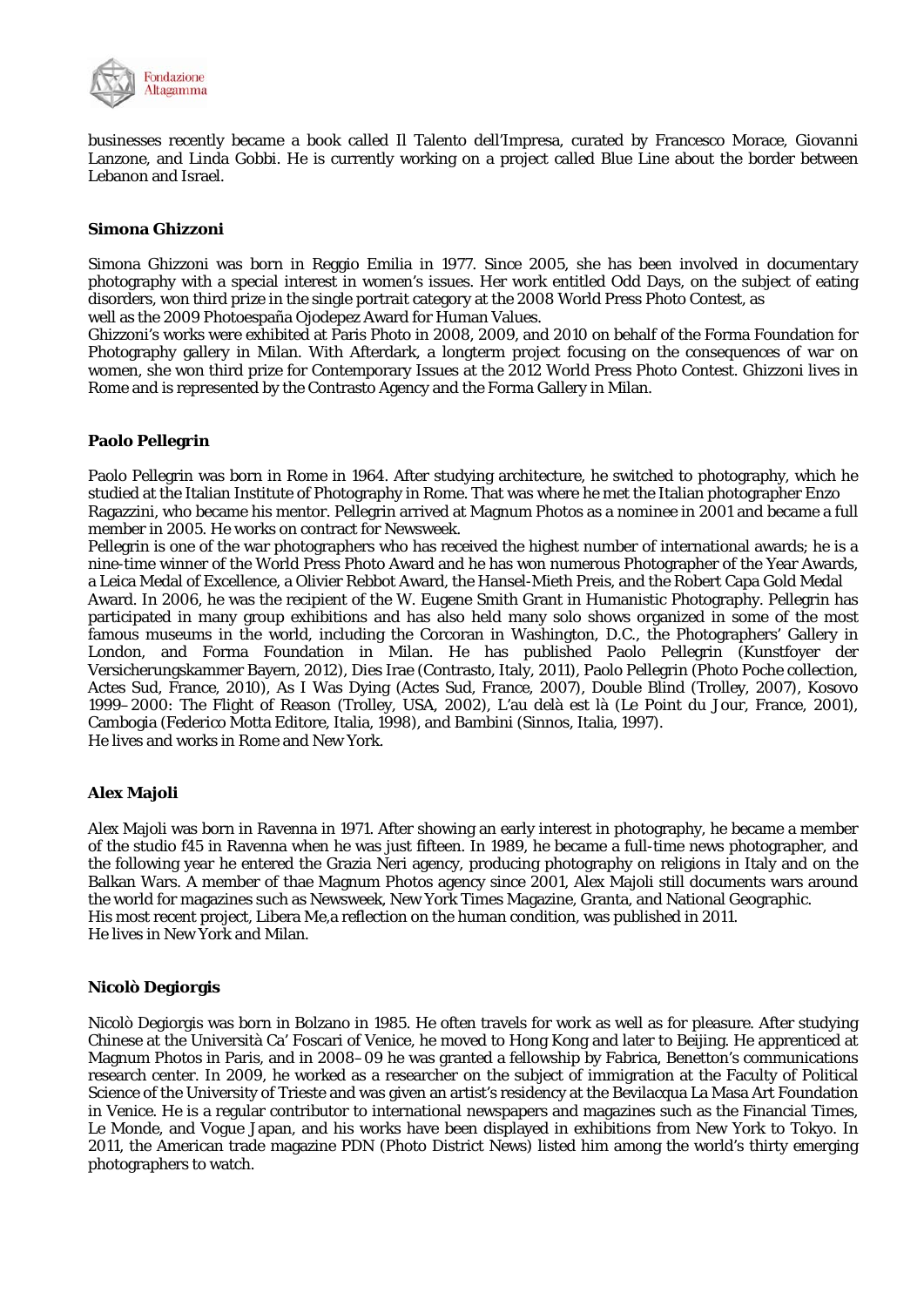

## **Marta Sarlo**

Marta Sarlo was born in Trani in 1983. Her reportage OPG Aversa: Prigione d' identità, carried out at the pyschiatric and penitentiary hospital in Antwerp between 2006 and 2007, was exhibited at the International Photography Festival in Rome, and it received a special mention at the Attenzione Talento Fotografi co FNAC

competition in 2007. That same year, she fi nished her threeyear master's degree at the Scuola Romana di Fotografia and joined Contrasto.

Since 2008, Sarlo has been among the photographers chosen for Reflexions-Masterclass, the international seminar for training in contemporary photography taught by Giorgia Fiorio and Gabriel Bauret. In 2009 she won the Canon Young Photographers Award for Angela, a reportage focusing on obesity.

## **Daniele Dainelli**

Daniele Dainelli was born in Livorno in 1967. In 1995 he began to take photographs with a personal style characterized by a unique color sensibility. Metropolis, a series of color pictures of the most important cities in the world, brought him international recognition. In 2001, he moved to New York, where he recorded the changes that took place after the tragedy of September 11. During the same period, he became involved in a project regarding artists and their creative and exhibition spaces, carrying out a series of works in both Europe and the United States. Le Stanze Dell'Arte, the result of this work, won the 2002 Canon Prize for the best photographic project.

In 2003, Dainelli participated in the Eurogeneration project, conducted by fourteen Contrasto photographers documenting the lifestyles of youths in the twenty-five countries of the European Union. The project was followed up by an exhibition at Palazzo Reale in Milan and a book published by Contrasto. In 2004, he moved to Tokyo. In 2006, he took part in the group project Beijing In and Out, and in 2007, he and three other Contrasto photographers produced the images for a book called Solo in Italia, with texts written by Antonio Pascale.

He combines his publishing activity with advertising and corporate photography.

In recent years, he has worked on long-term photographic projects in Japan and China.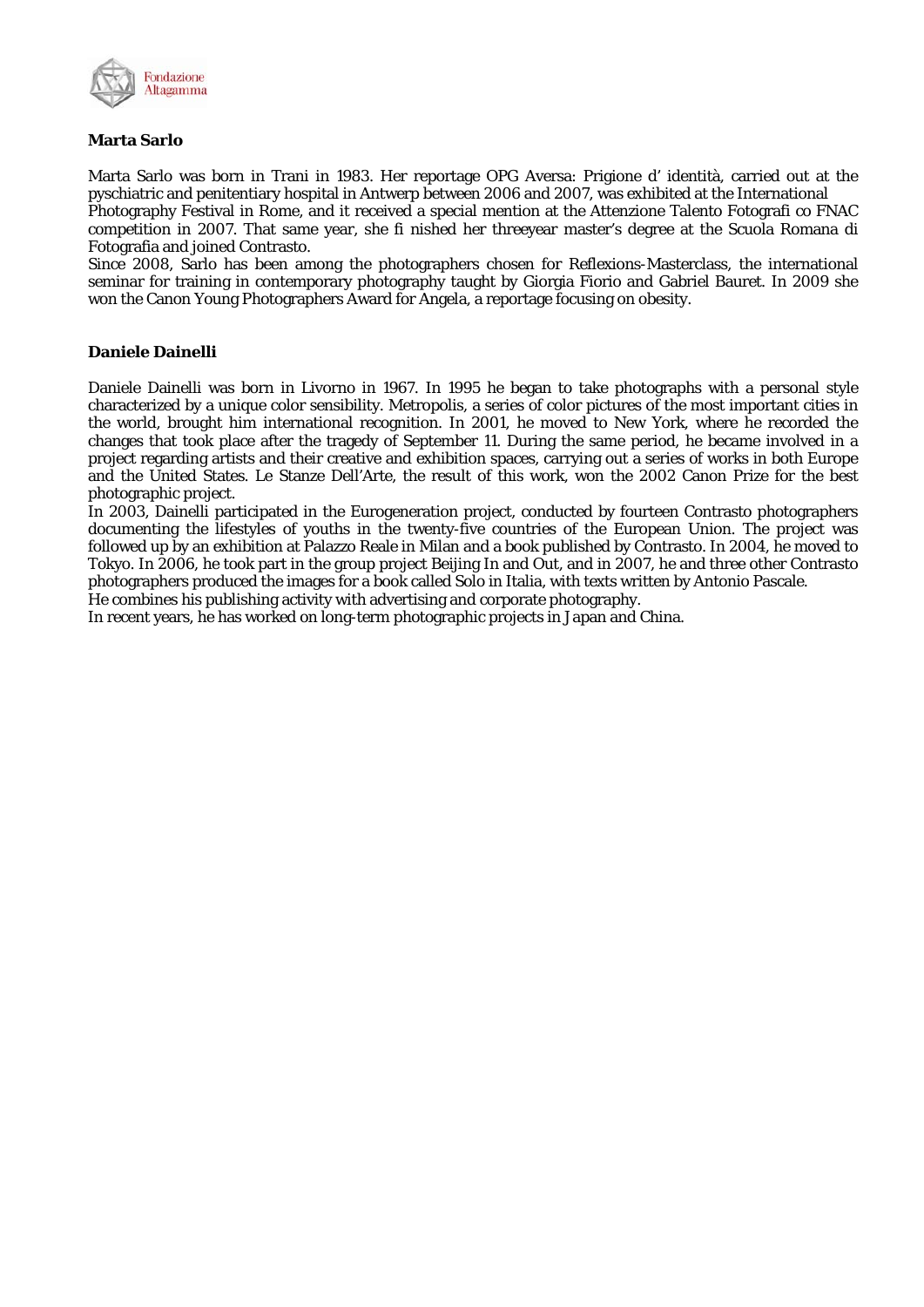

# **COMPANIES**

## **Acqua di Parma**

For almost a hundred years Acqua di Parma has represented the Italian way of life all over the world. The brand was born in 1916 with its famous Colonia, produced by a small factory in the heart of ancient Parma, and since 2001 it has been a part of LVMH.

Today, Acqua di Parma includes three new colognes, shaving products and accessories, women's fragrances, and, lastly, its sponge products and leather accessories.

Since May 2008 it has entered the world of the luxury spa with Blu Mediterraneo SPA, inaugurated at the Yacht Club Costa Smeralda in Porto Cervo.

## **Agnona**

Agnona, one of the companies in the Ermenegildo Zegna Group, is a leader in the production of garments made from the finest fibers: alpaca from Peru, cashmere and camel's hair from Tibet and from China, and vicuña, a fabric that was at one time only fit for kings. Founded in 1953 by Francesco Ilorini Mo in Borgosesia, in 1999 the Ermengildo Zegna Group took control of the company. An icon of the brand is the alpaca fabric Spazzolino, launched in the 1970s.

## **Agusta Westland**

Founded in 1923 by Count Giovanni, a pioneer in Italian aviation, Agusta Westland, owned by Finmeccanica, is one of the leading players in the world helicopter market. In 1983 the prototype Agusta A129 Mangusta was born, the first combat helicopter entirely designed and built in Europe, and currently used by the Italian army.

## **Alberta Ferretti**

AEFFE S.p.A., founded in 1980 by Alberta and Massimo Ferretti, manages the production and distribution of prestigious brands, both owned and licensed, in the ready-to-wear and accessories sectors.

Alberta Ferretti's experience is born out of her work as the creative director for the Alberta Ferretti brand first (1980) and the Philosophy brand later (1987).

Alberta Ferretti is a fashion visionary whose neo-romantic style seems to be put to the test by modernity. Her outfits, portrayed by some of the most celebrated photographers such as Helmut Newton, Steven Meisel, Steven Klein and Paolo Roversi, tell stories about different women who all have in common the same sensuous, sophisticated and extremely feminine attitude. Countless celebrities choose Alberta Ferretti's styles.

Alberta Ferretti's products are sold in single-brand boutiques in the major cities all across the world.

## **Alessi**

Alberto Alessi claims the role of artistic mediation in the world of design for his "dream factory" so as to "transform the best expressions of creativity into objects capable of touching the heart of the public." Alessi, born in 1921 in Omegna (Verbania) is the company that has summoned the most famous international architects to design tableware, thus creating a vast catalogue of products, "while managing to build an identity in the infinity of multiplicity."

## **Alias**

Since 1979, technological lightness, a transversal nature and innovation have been the key values of Alias, values on which the company's strong bond with major designers is based.

Created in 1979 by Carlo and Francesco Forcolini, Enrico Baleri and Marilisa Decimo, today it belongs to Renato Stauffacher, along with other shareholders, including the marketing director, Andrea Sanguineti.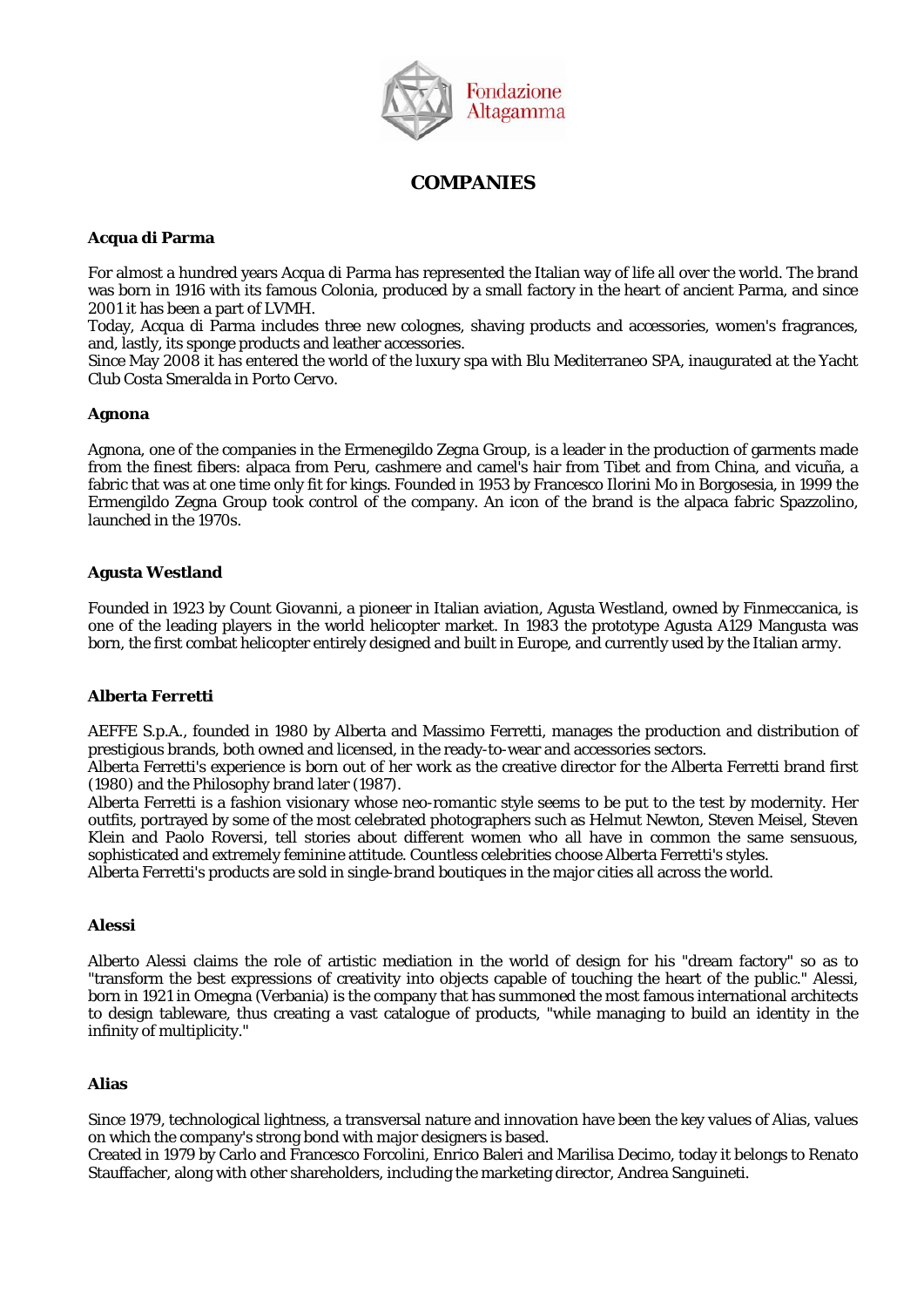

## **Allegrini**

Allegrini is the leading producer of Valpolicella Classica. The Allegrini family has been rooted in Valpolicella ever since the sixteenth century, and owns more than 100 hectares of vineyards on the hills of Fumane, Sant'Ambrogio and San Pietro In Cariano. Run by Giovanni's children, Franco, an enologist, and Marilisa, head of marketing, the company produces about 900,000 bottles of wine a year.

## **Artemide**

The Artemide Group is a leader in the high-range residential and professional lighting sector. Its philosophy can be summed up in the words "The Human Light": Artemide places man and his well-being at the heart of the creation of each of its products and the performance of each piece of lighting equipment.

Founded in 1960 by Ernesto Gismondi, an aerospace engineer, along with Sergio Mazza, the company's cornerstones are innovation and research.

## **Aurora**

A leading company in the production and sales of writing instruments, fine leather, watches and paper, Aurora was founded in Turin in 1919.

The choice of precious materials confers each pen with the value of a truly unique item.Thanks to its collaboration with world-class designers Aurora has written some of the most important pages in the history of design: the model called "88" created by Marcello Nizzoli in 1947, and the Hastil and Thesi designed by Marco Zanuso in the 1970s were the first writing tools to be exhibited at the MoMA in New York.

## **B&B Italia**

B&B Italia was the first company to pave the way for the industrialization of processes. Founded in 1966 by Piero Busnelli, B&B Italia has translated its vocation for research into a collection of furnishings that represent a one-of-a-kind alchemy of creativity, innovation and industrial capacity. Many firsts have been recorded, including: the Coronado sofa (1966) by Afra and Tobia Scarpa, the very first to be made out of die-cast polyurethane foam, the Up series (1969) by Gaetano Pesce, the Bambole (1972) by Mario Bellini, and the system known as Sity (1986) by Antonio Citterio. A four-time winner of the Compasso d'Oro, the company is located in Novedrate and its two production units employ 500 workers. The beating heart of the company is its in-house Centro Ricerche & Sviluppo.

## **Baratti & Milano**

Baratti&Milano has been synonymous with chocolate since 1858, authorized to boast the coat of arms of the House of Savoy as the official supplier to the royal house. Now that 150 years have gone by, Baratti&Milano is not just an elegant, post-Liberty coffee house in the capital of the Piedmont region. Produced by the 45 people who work at the plant is the Caramella Classica, which comes in 22 flavors, Gelatine, Giandiuotto, the traditional Tavolette and the original cream-and-coffee-filled praline Subalpino, using raw material that's carefully selected and straight from the countries that grow it.

## **Hotel Bauer**

A historical name among the five-star hotels in Venice, the Art Deco-style Hotel Bauer first opened its doors in Venice in 1880 overlooking the Grand Canal.

In 2006, the hotel was expanded to the island of Giudecca, thanks to the meticulous restoration of a sixteenthcentury convent originally designed by the famous Renaissance architect Andrea Palladio. Lastly, in 2011, after a precious effort at philological recovery, Villa F opened, inside a Renaissance villa.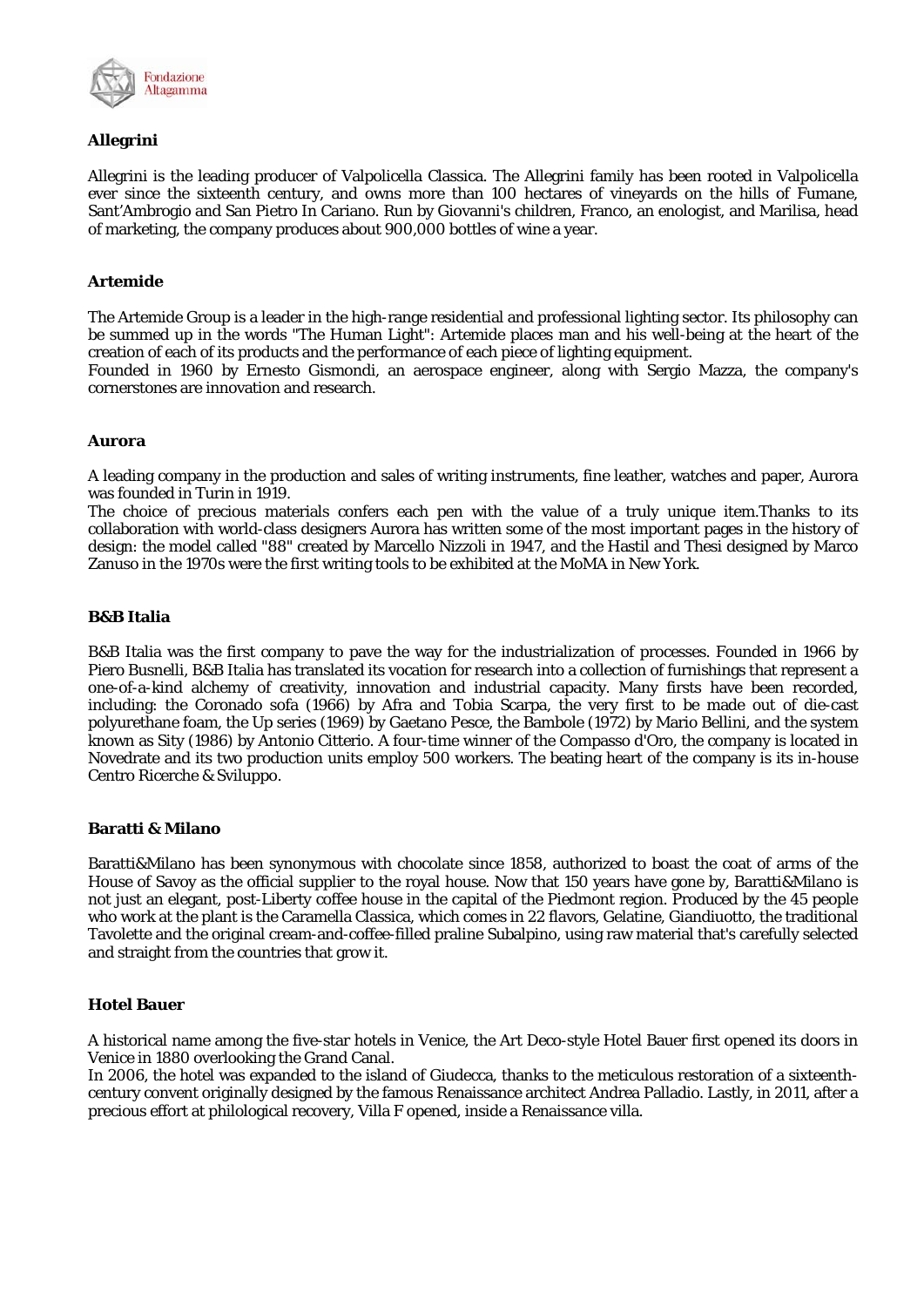

## **Bellavista**

"I started to make wine from passion, in order to create something that could be moving, and I found myself with a gem of a company." This is how Vittorio Moretti remembers the story of Bellavista and how, in 1977, he decided to transform his private cellar into a company. Lying within the morainic valley of Franciacorta are Bellavista's 107 "crû," measuring a total of one hundred ninety hectares of vineyards arranged throughout ten different towns.

## **Hotel Bellevue Syrene 1820**

Steeply overlooking the sea of Sorrento, this hotel was originally built in 1750 as a private villa and in 1820 it was turned into a small, cozy hotel. Between 1905 and 1907 William Waldorf Astor had his Villa Pompeiana built there, almost a copy of the House of the Vettii in Pompeii. In 1995 it was purchased by a well-known family of Albergatori Sorrentini headed by Giovanni Russo. Today the Bellevue Syrene offers 50 rooms and suites, all of which featuring a breathtaking view of the Gulf of Naples. The Mimmo Iodice restaurant serves traditional food and has glazing that looks straight down onto the sea below. There's also a small wellness center and a private beach.

#### **Bisazza**

Bisazza is a world leader in the production of glass mosaics for both interior and exterior decoration. Founded in 1956 in Alte in the province of Vicenza, today it is an avant-garde company characterized by the use of modern technologies and special attention to contemporary design.

Over the years it has collaborated closely with some of the leading figures in the fields of architecture, design, art and fashion. Presented in 2006 was the Bisazza Home line, a collection of furniture and interior decor which combines mosaics with other materials. In 2011 the Bisazza Bagno division was created. In 2011 the Fondazione Bisazza was inaugurated, a new cultural space dedicated to contemporary architecture.

## **Boffi**

Boffi is synonymous with innovation and design applied to the kitchen, the bathroom and, since 2010, the closet. The only company in the kitchen sector to have won a Compasso d'Oro Special Award (1995), it has witnessed and influenced all the most important developmental stages in the sector. A new course began in the late 1980s when Paolo Boffi, the president, working alongside Roberto Gavazzi, CEO, and Piero Lissoni, the art director, took over the management. These men are still leading the company today. In 1998 Boffi Solferino opened a store dedicated to bathroom design. The company currently numbers 192 workers, 23 direct singlebrand and 41 indirect single-brand stores.

## **Brioni**

Brioni tailoring first started business on Via Barberini in Rome in 1945. It was founded by Nazareno Fonticoli, a tailor from the historic Abruzzese city of Penne, and Gaetano Savini, an entrepreneur from Umbria. It takes as many as 220 steps to make a Brioni outfit, and each step involves the master craftsmanship of expert hands that leave no detail to chance. "Made in Brioni," curated by 400 Master Tailors, has always been involved in guaranteeing the highest standards of excellence in bespoke tailoring, and even today continues to perpetuate its unique savoir faire, based on the Made in Italy craftsmanship tradition.

## **Brunello Cuccinelli**

Famous for the production of cashmere clothing, Brunello Cucinelli invented colorful cashmere when the market was still largely based on beige and gray tones. He says that his company is an "Impresa Umanistica" (Humanistic Enterprise), a company, that is, whose creed is "to go beyond profit and to reinvest so as to improve the life of the worker, to valorize and recover beauty in the world." His is an "ethical capitalism" that has transformed the brand into a case study. In 1985 Cucinelli purchased a fourteenth-century castle in Solomeo, an ancient hamlet not far from Perugia, and moved his business there. Located in Solomeo are the offices, workshops, cafeteria and the Foundation, with a staff of 700 people.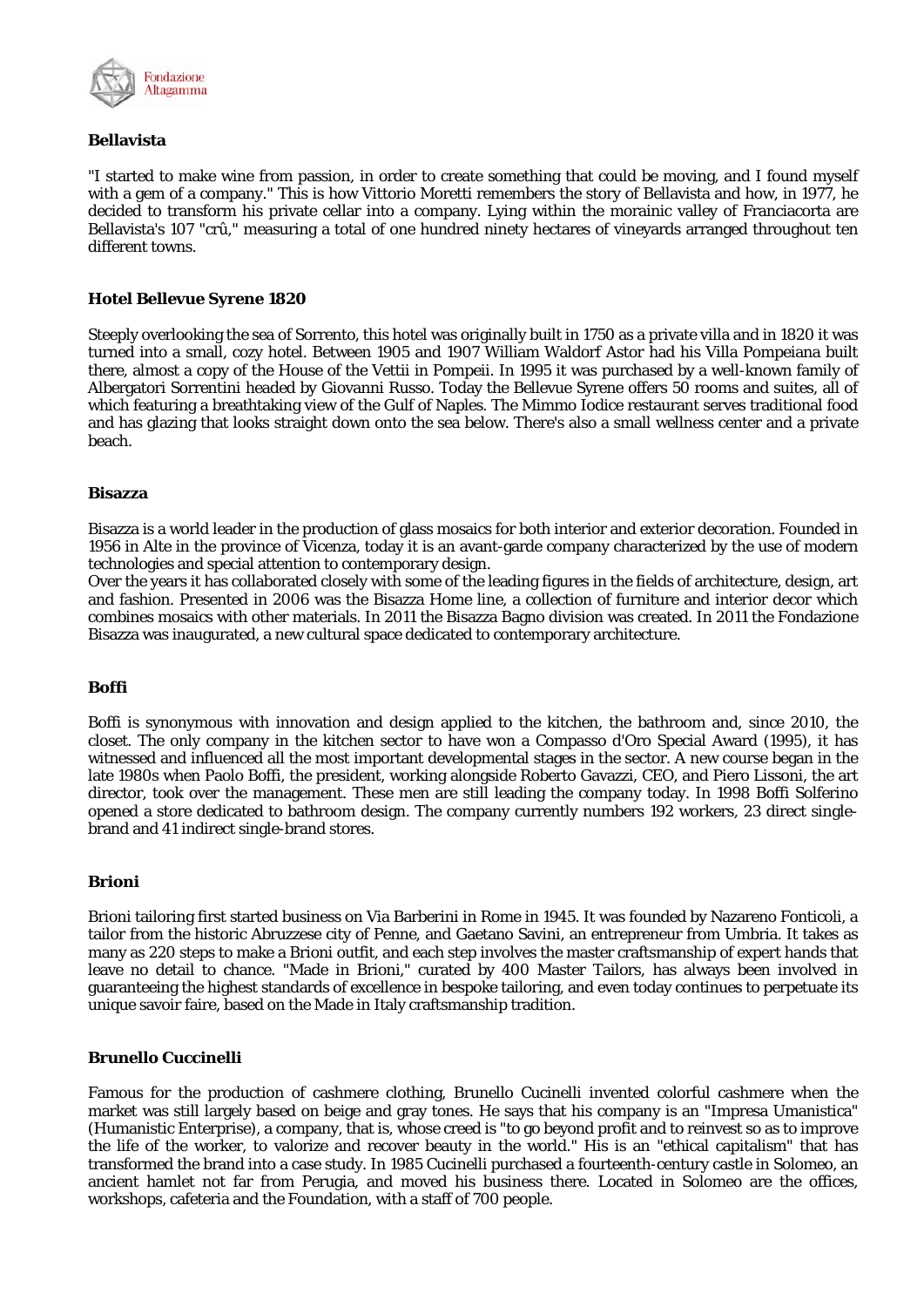

## **Buccellati**

The name Buccellati has been famous since the mid-eighteenth century and it represents the Italian antique jewelry tradition. The forefather of this family of jewelers was Contardo Buccellati, who began his activity in Milan in around 1750. Buccellati is still a family-run business today, controlled by members of the second and third generations. Each object is conceived and designed by Gianmaria or by his son Andrea. Together they supervise the work that's done, entrusted to the manual skill of artisan-goldsmiths, carefully preserving the tradition of the Italian bottega (workshop).

## **Bulgari**

Founded in Rome in 1884 by the Greek silversmith Sotirio Bulgari as a single jewerly boutique, Bulgari acquired its definitive international visibility during the period of the "Dolce Vita," when the Bulgari store on Via Condotti became the favorite haunt for an international elite made up of artists, actors and writers. Over the years, Bulgari's style in jewelry has become increasingly distinctive, recognizable and appreciated. The Bulgari's family's success and pioneering spirit led the company to evolve in the luxury sector, with a portfolio of products that range from jewelry to watches to accessories, perfumes and, lastly, hotels. The sense of volume, the elegance of the motifs reminiscent of classical art and architecture as the precious legacy of the brand's Greek and Roman roots, together with bold chromatic combinations, have become the iconic features of all Bulgari's creations.

## **Bottega Veneta**

Bottega Veneta has created a new standard of luxury since its founding in Vicenza in 1966. Steeped in the traditions of Italy's master leather craftsmen and long celebrated for its extraordinary leather goods, Bottega Veneta has emerged as one of the world's premier luxury brands. Bottega Veneta's commitment to its ateliers is constant, places where artisans of remarkable skill combine traditional mastery with breathtaking innovation. Indeed, there is an unusual and inspired collaboration between artisan and creative director at the heart of Bottega Veneta's approach to luxury, symbolized by the house's signature intrecciato woven leather.

## **Ca' del Bosco**

The company gets its name from the small house on the hill called "ca' del bos" immersed in a thick forest of chestnut trees, which Annamaria Clementi bought midway through the 1960s in Erbusco, Franciacorta. Maurizio Zanella, currently chairman of the company, understood the potential of that land south of Lake Iseo. The company has also made good use of the enological experience of American-born Brian Larky (1985-88), and Stefano Capelli, who has been running the cellar since 1990. Many phases mark the history of Ca' del Bosco, all distinguished by a wise mix between tradition and innovation, while the company's philosophy continues to envision for all the Ca' del Bosco vineyards an agricultural regime with a low environmental impact, involving minimal fertilization and only of the organic type.

## **Caffarel**

With its more than 185 years of history, Caffarel symbolizes the great tradition of Piedmontese chocolate. The company is famous for having created the first Gianduiotto in Turin in 1865. This is a kind of chocolate candy whose main ingredient is the high-quality hazelnut from the Langhe area that takes its name from Gianduia, a historically popular mask in Turinese tradition. Founded in 1826 by Pierre Paul Caffarel, who transformed a tannery into a chocolate factory, the first ever in Italy, in 1968 the company transferred its production to the modern plant—20,000 square meters—located in Luserna San Giovanni, the founder's native town. Famous for the production of different kinds of chocolate, the company also offers a vast assortment of candies, jelly candies and baked goods.

#### **Danese**

The company was founded in 1957 as an artisanal workshop for the production and sale of one-of-a-kind and artist's objects. Of crucial importance was the encounter between the founder Bruno Danese and the two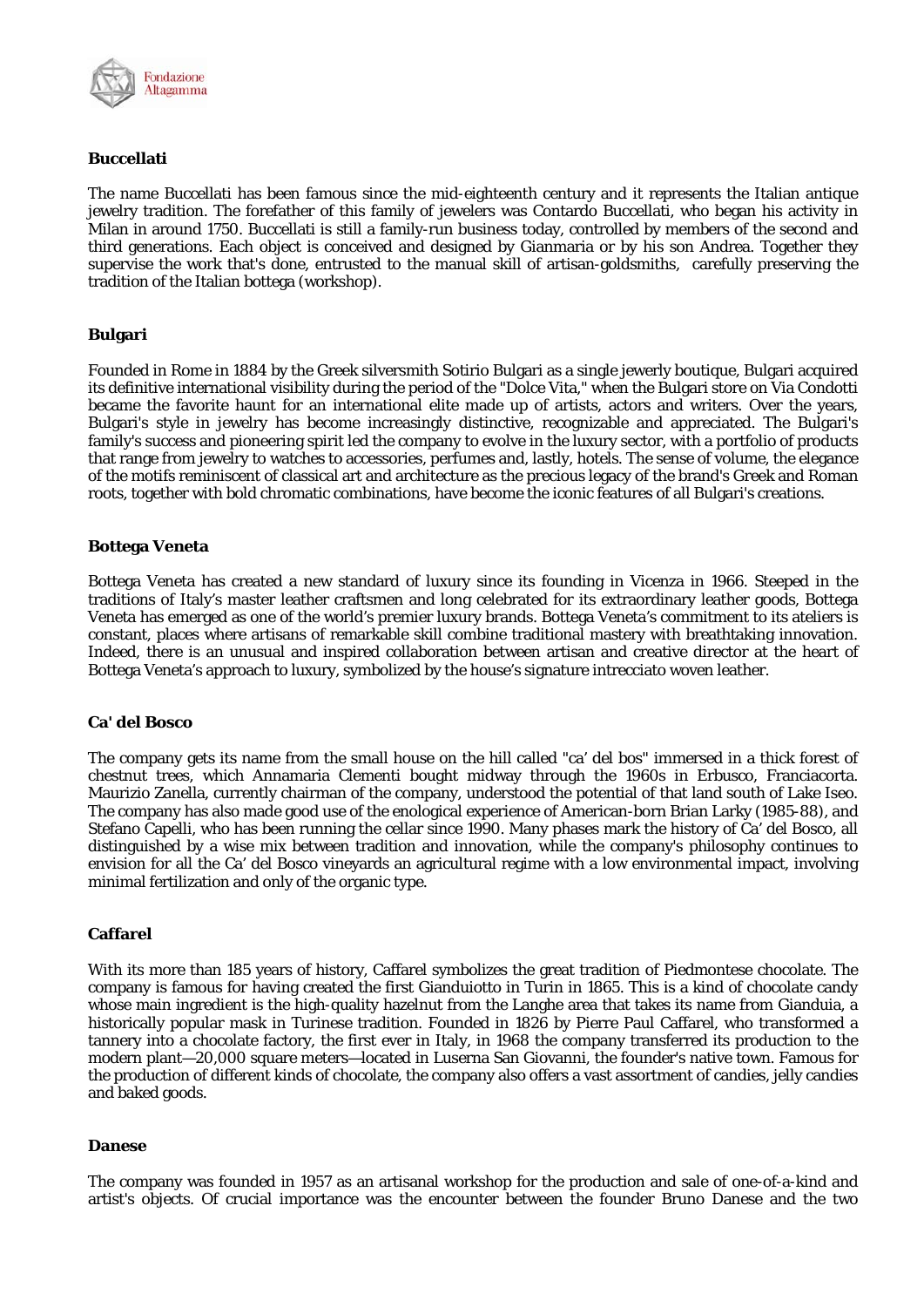

masters of Italian design Bruno Munari and Enzo Mari, marking the start of the company's industrial production. Danese's catalogue includes the Light (lighting) and Space (furniture and interior decor) collections. The company's industrial products are accompanied by a catalogue that includes art editions, limited series, as well as designer and one-of-a-kind items.

In 1999 the brand was bought by Carlotta de Bevilacqua. Under her management the company maintained its historical relationship with Enzo Mari, and at the same time opened up to international designers. Danese's research has been acknowledged by the patents it has taken out for its lighting fixtures and the Compasso d'Oro it was awarded in 2011.

## **Driade**

Driade is the complex project of an aristocratic aesthetic of living. Within the company's product catalogue Antonia Astori's storage systems form a bond with the eclectic collection of finished furniture. The company was established in 1968 on the initiative of Enrico Astori, his sister Antonia and his wife Adelaide Acerbi. Over the years the array of poetics has turned Driade into an aesthetic experiment that is changing constantly. "Driade's philosophy of living is founded on the belief that eclecticism represents the new meaning of our era," says Enrico. Over the years the company's communication, overseen by Adelaide Acerbi, has involved some famous names in photography. In 1981 Driade won the Compasso d'Oro, Italy's good design award, for its wellcoordinated image.

Each of Driade's many souls experiences its own independent life depending on the chooser's sensibility and taste. In each of its three brands —"Driade," "Driade Kosmos" and "Driade Store"—"everybody finds a Driade that looks like them."

## **Ducati**

The biography of Ducati, "La Rossa di Borgopanigale" which was set up in 1926, tells the story of tradition, innovation, Italian style and competitive triumphs. Icons of the Made in Italy brand, these motorcycles with a racing nature, characterized by design and cutting-edge technology, are sold in over eighty countries across the world. In 1949 the first motorcycle was made: the Ducati 60. In the 1950s, thanks also to its success on the race track, the company continued to grow. The year 1958 saw the triumph of the Desmodromic system, studied by the engineer Fabio Taglioni, the inventor of many of the company's most important innovations. The system consisted of an engine valve that controlled the vehicle and was exclusive to Ducati universals. Ducati is currently involved in both the Superbike World Championship and, officially, in the MotoGP World Championship. In MotoGP, which it has been participating in since 2003, it was 2007 World Champion, winning both the constructers and riders prizes. Ducati also produces motorcycle accessories and outdoor leisure clothing.

## **Emilio Pucci**

An historical maison and a leading figure in international fashion, Emilio Pucci has represented one of the fundamental moments in the origin of the Made in Italy brand. Its founder Emilio Pucci, Marquis of Barsento, a revolutionary fashion designer called "The Prince of Prints" because of his bold, new patterns, was born into one of the oldest Florentine families and became a phenomenon in the 1950s. Pucci experimented for the first time ever with the potentials of stretch fabric. A true master of color, he transferred to his models the intense and sensuous hues of the Mediterranean as well as those of exotic cultures. He designed futuristic uniforms for the stewardesses of Braniff International Airlines, the logo for the Apollo 15 mission, Rosenthal porcelain ware, the Piume print for Qantas Airlines, as well as more recent projects for Cappellini and Wally. The brand was back in the limelight in the early 1990s when Emilio's daughter, Laudomia, took the helm of the company, and in April 2000 Pucci reached an agreement with LVMH, which bought 67% of the company. In 2008 Peter Dundas was appointed artistic and creative director. The company headquarters is in Florence, in the family's Renaissance palazzo.

## **Etro**

Gimmo Etro's love of culture and all things beautiful has always animated his research since his entrepreneurial adventure began in 1968, an adventure that paved the way to the making of the finest fabrics. In 1981 his line of fabrics for interior decor was born. The Paisley pattern of the first collection would eventually become the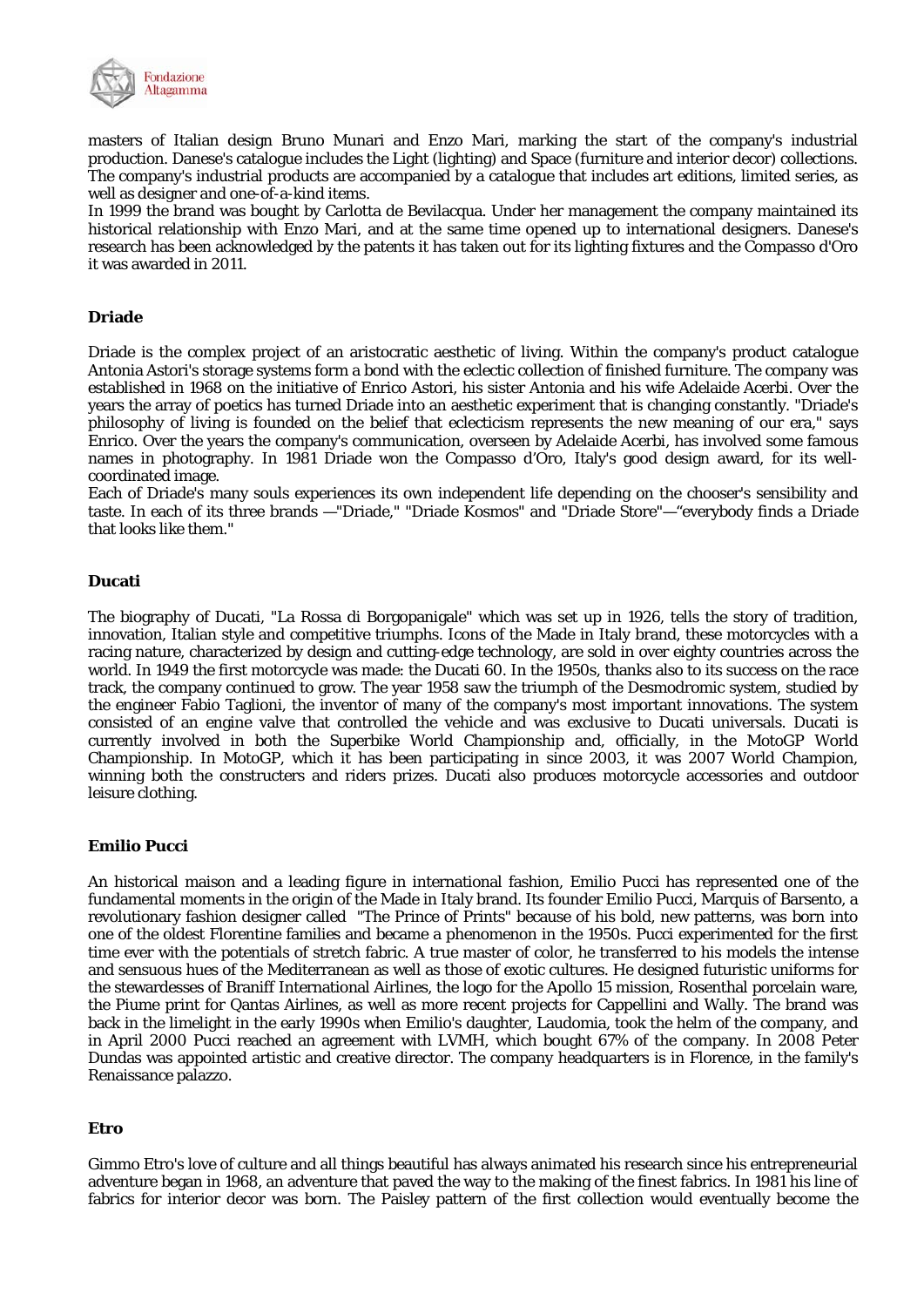

brand's hallmark. The brand's lifestyle concept was consolidated in 1986 with the introduction of Etro's home accessories and complements collection.

The natural offshoot of the company's success was the creation, in the late 1980s, of Etro Profumi, which currently boasts 24 exclusive fragrances and a dedicated boutique. In the 1990s the first ready-to-wear collections for both sexes were introduced. The materials and techniques used as well as special skill at printing have transformed Etro into a unique and inimitable example of the Made in Italy brand.

#### **Salvatore Ferragamo**

Salvatore Ferragamo is one of the most famous luxury brands in the world. In the early twentieth century its founder left the South of Italy to settle in the United States where he became famous creating custom-made shoes for Hollywood stars. The brand as we know it today was established in 1927 when Salvatore returned to Italy and settled in Florence, where he produced exclusive shoes for film stars. In the 1930s and '40s he tried out "poor" materials such as cork and cellophane, and patented models that have written chapters in the history of footwear. In 1938 Palazzo Spini Feroni, a medieval building in the heart of Florence, became the company headquarters. When Salvatore died, in 1960, his wife Wanda and their six children carried on with the tradition. In 1995 the Museo Salvatore Ferragamo opened in Florence. The group has been active in the creation, production and sale of footwear, leather goods, clothing, silk products, accessories and perfumes, as well as jewelry, eyewear and watches made on license. In 2011 the first jewelry collection was presented in collaboration with Gianni Bulgari and on June 29, 2011, along with Michele Norsa, the company was listed on the Stock Exchange. With over 3,000 workers and a widespread network of 593 single-brand points-of-sale, the group is present in over 90 countries worldwide.

## **Cantine Ferrari**

Ferrari's wines made using the metodo classico (classical method) have always been number one in Italy, and listed among the top ten sparkling wines in the world. In 1952 Bruno Lunelli took over the brand and a small wine cellar with a limited selection of bottles and began to expand its production. Today the company is led by the third generation of the Lunelli family. All its grapes, from Chardonnay to Pinot Nero, come from the mountain slopes of a land that is cultivated with respect for the strict rules set down by Trento Doc. Ferrari has received numerous awards.

Number one in Italy with a 25% share of the metodo classico market, the company exports its products to over 50 countries. It features some eleven labels. In the 1980s the Lunelli family also began bottling mineral water, Surgiva, grappa, Segnana, Lunelli wines from the Trentino, and two vineyards, Podernovo and Castelbuono, located in Tuscany and Umbria, respectively, where excellent red wines are made. Cantine Ferrari recently opened a Michelin-starred restaurant called Locanda Margon.

#### **Flos**

Arco, Taraxacum, Parentesi, Toio, Luminator...iconic Italian designer lamps, are part of the Flos catalogue, a company founded in Merano in 1962 by two visionaries of Italian design, Dino Gavina and Cesare Cassina. In 1964 these two "founding fathers" were joined by Sergio Gandini, the owner of a store called Stile located in Brescia. The company's first designers were Tobia Scarpa and Pier Giacomo and Achille Castiglioni, to which the names of other designers were soon added. In 1974 Flos bought Arteluce, an historical company that had been created by Gino Sarfatti in 1939. In 1988 the company's exclusive collaboration with Philippe Starck began. Piero Gandini, Sergio's son, entered the company and was appointed CEO in 1996, becoming its chairman in 1999. Piero continues to work keeping the blueprint bequeathed by the company founders well in mind, but he has also opened the doors to young talented designers. He has expanded the company to the architectural world, creating, thanks to the purchase of the Spanish Antares, the Flos Architectural Lighting division.

## **Gruppo Ermengildo Zegna**

A world leader in luxury menswear, the Ermengildo Zegna Group, with over 7,000 employees in the world, is one of Italy's most important enterprises and still preserves its nature as a "family business." The company's origins date back to 1910, when the young entrepreneur Ermenegildo Zegna founded the wool factory in Trivero, near Biella, to ethically produce the finest fabrics in the world thanks to innovation as well as to the search for excellent fibers directly from the original markets. With the 1960s his children Ermenegildo, Angelo and Aldo,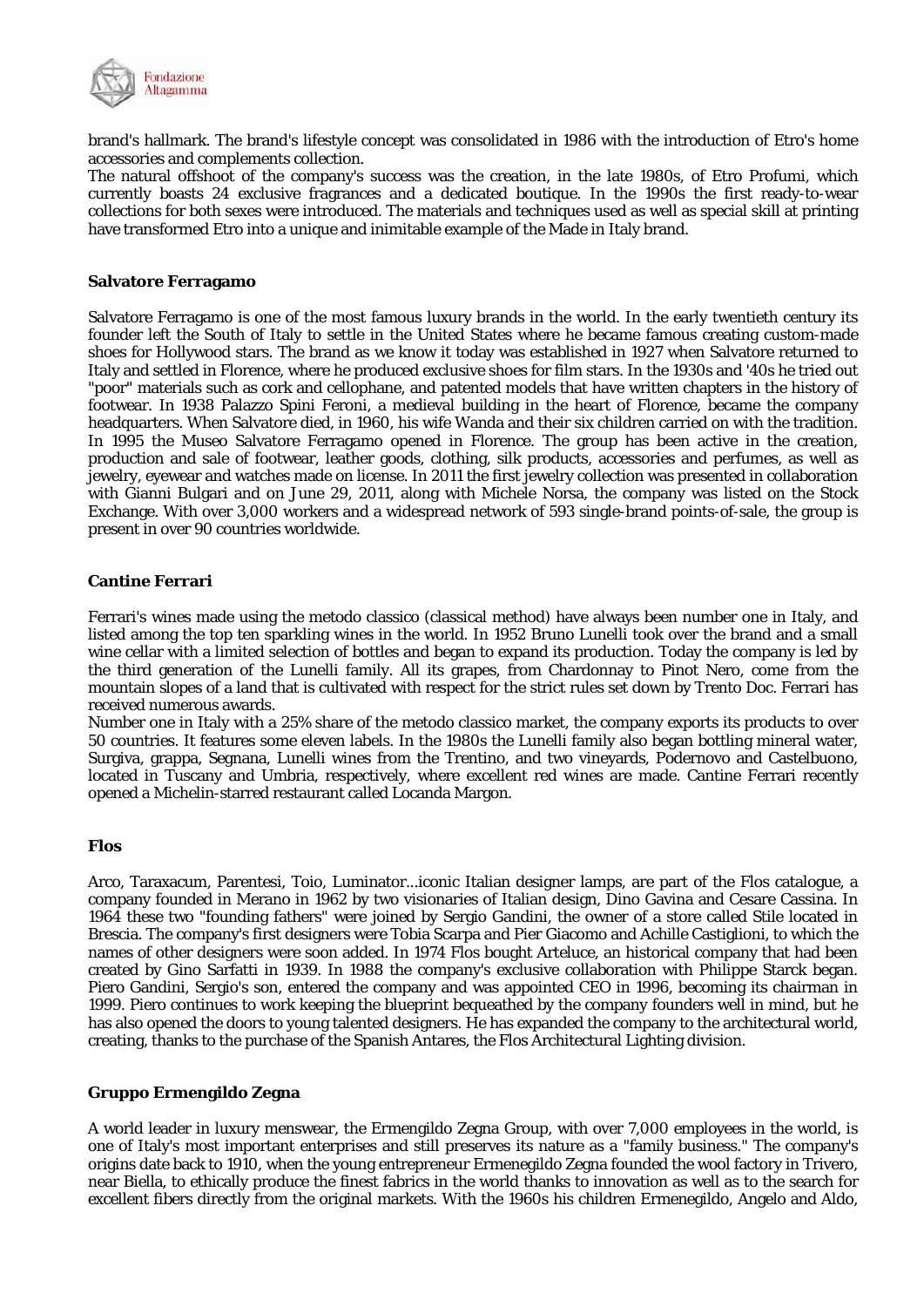

began to promote the Group's entrance into outstanding sartorial menswear. In 1999 the woman's brand Agnona was purchased.

In March 2012 ZegnArt was created, a project dedicated to contemporary art: the association includes several projects realized both in Italy and abroad in the field of the visual arts, in collaboration with artists, curators, as well as cultural bodies and institutions.

Today the Group is headed by Ermenegildo Zegna, the founder's grandson, who was appointed CEO, and by his cousin Paolo, the company chairman.

## **Gianni Versace SpA**

Founded in 1978 by Gianni Versace, Gianni Versace SpA is one of the most prestigious fashion maisons on the international scene. Under its Medusa logo, the company creates, produces distributes and commercializes the Atelier Versace's haute couture, which includes ready-to-wear collections, accessories, jewelry, watches, eyewear, perfume, furnishings and interior decor for the home. A retail network distributes its products with boutiques situated in the major cities worldwide, in the main department stores and in single-brand stores. In 1997, after the death of her brother Gianni, Donatella Versace took over the role of creative director for the Versace Group.

In September of 2000, Gianni Versace SpA, in a partnership with the Sunland Group Ltd, inaugurated "Palazzo Versace," the first hotel project signed by a luxury brand. Palazzo Versace is a six-star resort on the Australian Gold Coast where guests can enjoy the Versace lifestyle experience. Donatella Versace currently directs all the product categories, while respecting the maison's tradition, at the same time rejuvenating and refreshing its style also thanks to her great dynamism and creativity.

## **Gucci**

Gucci dates back to 1921, when Guccio Gucci set up a small leather workshop in his native Florence. An important amount of space was and still is reserved for products linked to the equestrian world, and the icon of the bit has become a recurring symbol in the company's production. In the 1950s, also taken from the world of horses was the company's green-red-green ribbon, reminiscent of the traditional girth on a saddle. As Gucci's popularity grew so did the company. When Guccio died in 1953 his sons Aldo, Vasco, Ugo and Rodolfo took over the company. In 1982 Gucci became a joint-stock company run by Rodolfo's son Maurizio. Since 1987 until the early twentieth century, Investcorp, an investment company located in Bahrein, has progressively acquired the brand. Lastly, with Domenico De Sole, CEO since 1995, the company sold its shares on the stock market. The company's stylistic and productive innovation, without overlooking tradition, was accelerated when Frida Giannini was appointed creative director in 2006. Over the past three years, the team guided by Chairman Patrizio di Marco has breathed new life into the values belonging to the company's heritage: the absolute quality of the raw materials and the finished products, as well as respect and praise for the manual skills and savoir faire of its artisans.

## **Hotel de Russie**

Inaugurated in April 2000 after its meticulous refurbishment by designer and architect Tommaso Ziffer, the Hotel de Russie in Rome is one of the most important five-star luxury hotels in the capital. Located in Rome's historical quarters between the Spanish Steps and Piazza del Popolo, the hotel is a part of the prestigious Rocco Forte Hotels. The de Russie, beloved and a favorite of Hollywood stars, has 122 bedrooms and suites with a view of Villa Borghese. The hotel also has a luxurious wellness center, the "de Russie Welness Zone," and four conference rooms. The "Stravinskij Bar" and the restaurant called "Le Jardin de Russie" provide an ideal backdrop where guests can chill out as they sip their drinks or savor some of the finest Mediterranean cuisine, immersed in the natural scenography of the enchanting "Secret Garden."

## **Illy**

Founded in 1933 by Francesco Illy, the company produces and sells a single top-notch blend of coffee worldwide, coffee that's made from nine types of pure arabica beans from South America, Central America, India and Africa, sold in over 140 countries, on every continent, and served in over 100,000 public locations. Illycaffè was the first company to be awarded a "Responsible Supply Chain Process" DNV certificate attesting to its capacity to implement a sustainable approach.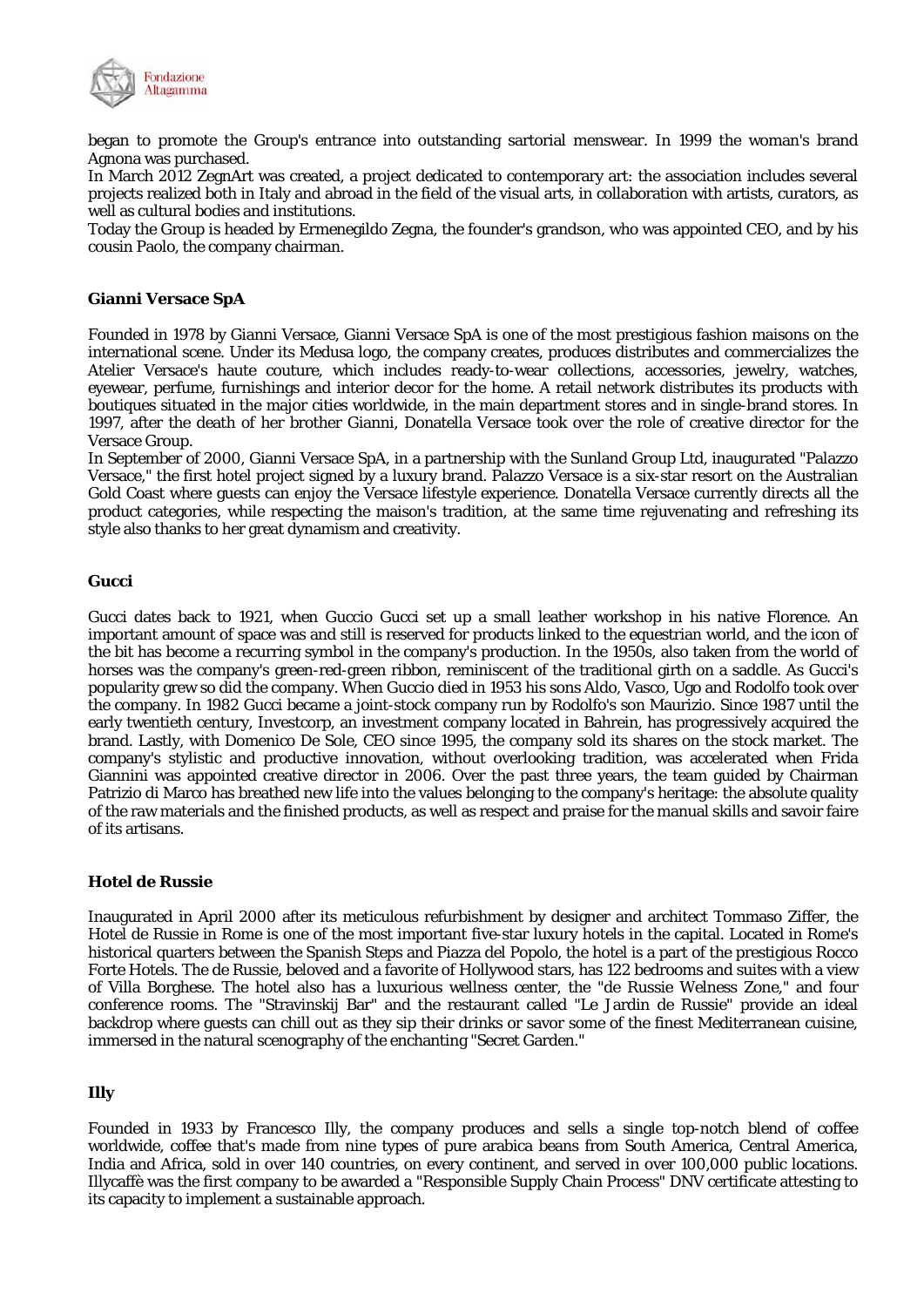

The company has founded a "University of Coffee," which includes courses dedicated to the training of growers, retailers and bar staff, consumers and connoisseurs. On top of its headquarters in Trieste the company can also boast some twenty branches outside Italy. In order to offer a complete as well as excellent coffee-drinking experience, the brand has honed elements and tools that contribute to its perfect enjoyment: from the places where illy coffee is drunk—the franchised Italian-style coffee network—to its Artisti del Gusto program, an international network that is designed to valorize and enhance the professional skills of the best establishments—and all the way down to systems for coffee preparation such as Iperespresso, a high-tech innovation protected by up to five patents for a second-generation espresso.

## **Hotel Splendido & Splendido Mare**

Hotel Splendido, on Monte di Portofino, and Splendido Mare, located instead in the village "piazzetta," are two of the most enchanting hotels in the five-star deluxe national and international circuit. The former, and the larger of the two, offers its guests 69 rooms and suites, balconies and terraces, a wellness center with open-air treatments and massages in the gardens, an outdoor swimming pool with heating, a tennis court close to the hillside and the restaurant called La Terrazza, serving Italian cuisine and Ligurian specialties. The latter hotel has 16 rooms and suites and features a restaurant—Chuflay—overlooking the port and serving the finest in Ligurian cuisine. Originally a monastery, Hotel Splendido has walls covered in trompe l'oeils, black-and-white marble floors, antique mirrors and Persian carpets.

## **Capri Palace Hotel & SPA**

The Capri Palace Hotel & SPA is a boutique hotel whose arches, vaults and columns recall an eighteenth-century Neapolitan palazzo. The Resort is just a few steps away from the small and enchanting town of Anacapri. Tonino Cacace, who has studied both philosophy and art history, has turned the hotel which he inherited from his father Mario into a contemporary art museum, with works by many artists both from Italy and abroad. The Capri Palace—listed among "The Leading Hotels of the World"—features 78 rooms and suites, some of which with their own private pool and garden. It also has two restaurants, one of which—L'Olivo—was awarded two Michelin stars, the Capri Beauty Farm, an internationally acclaimed wellness center, the Beach Club and, lastly, Il Riccio, a restaurant that's just a stone's throw away from the famous Grotta Azzurra.

## **Gruppo Sanpellegrino**

The Group is known internationally for its S. Pellegrino mineral water, which, along with the still water Acqua Panna, is served on the tables of the finest restaurants in over 120 countries. The Sanpellegrino company was born in 1899 when, at the plant of the same name, an exclusive treatment center at the time, water gushing from the slopes of the Alps in Brembana Valley began to be bottled.

In 1957 Tuscan Acqua Panna was born, whose source had been noticed since the sixteenth century for its beneficial properties. The Acqua Panna estate, comprising 1,300 hectares, in 1564 owned by the Medici family and which currently includes the spring, the plant and a villa for its guests from all over the world, is still a safeguarded territory. In addition to S. Pellegrino and Acqua Panna the company exports a wide range of sparkling beverages, including the historic drink brands Aranciata, Limonata and Chinotto. If we also consider the local brands Levissima, Recoaro, Nestlé Vera, S. Bernardo and Pejo, as well as the range of iced teas, the Sanpellegrino group is certainly Italy's largest beverage company.

## **Isaia**

Isaia was established in Naples in the 1920s thanks to the insight of Enrico Isaia, the forerunner of the family of the same name, who opened a store that sold the finest fabric to the most renowned tailor's shops in the city. In 1957 brothers Enrico, Rosario and Corrado Isaia moved their business to Casalnuovo, a town just outside Naples, where half of the inhabitants were professional tailors. In just one decade Isaia became a full-fledged sartorial company producing the finest clothing.

In the early 1980s a process of industrialization and internationalization began that led to the foreign distribution of the product as well. Nowadays Isaia is managed by the family's third generation. The brand's success is due to its capacity to reinterpret the concept of history and tradition, while constantly performing research into style and ever-new models. After it inaugurated its first flagship store in Milan in 2009 Isaia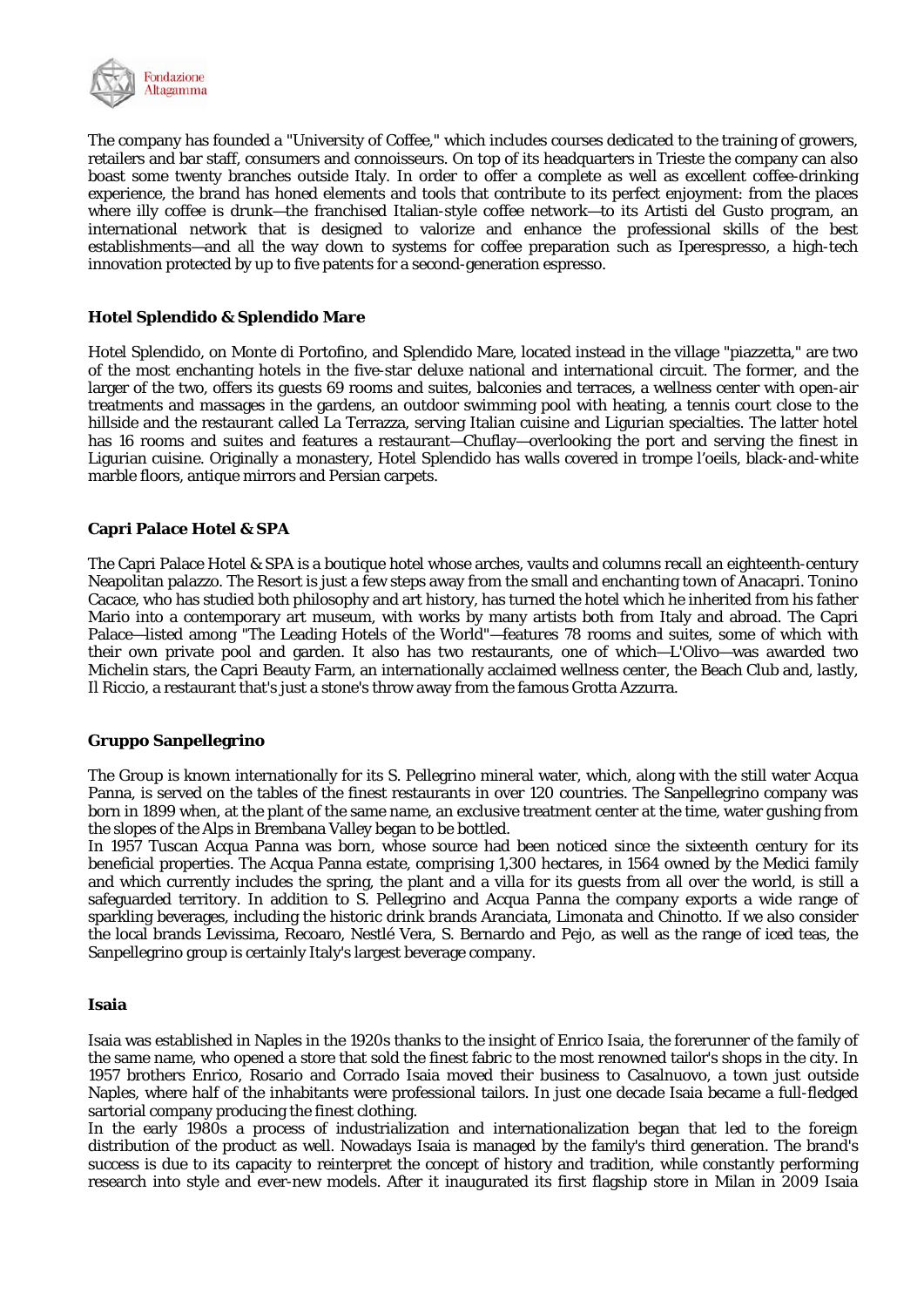

intends to bring to term an important development plan that comprises the opening of 30 new single-brand stores in China over the next decade.

## **Jacopo Biondi Santi**

The production of wines that best met the needs of the market, without however clashing with the image of Brunello di Montalcino, was the project that led Jacopo Biondi Santi—the last generation of the family that invented Brunello—to purchase the Castello del Montepò estate situated in Maremma to the south of Grosseto in the 1990s. Jacopo Biondi Santi began to produce Sassoalloro, a new interpretation of Sangiovese, obtained from the same type of grapes as those used for Brunello, but processed in a new way, to create a wine that is ready immediately. Other "crus" came after the firstborn, such as Schidione, first harvest in 1993, Cabernet Sauvignon and Merlot. Jacopo's words are: "Brunello di Montalcino was born from an idea my great-grandfather Ferruccio had, a man who, before becoming a viticulturist, had fought alongside Garibaldi at Bezzecca in 1866, when he was just seventeen. He was no conformist and had a free and rebellious temperament. And I hope I've taken after him to some extent."

## **Kartell**

Kartell is the company that has ennobled plastic, introducing it into middle-class homes, and that has summoned the finest designers in the world to see what they can do with this material. "I was the first in Italy to consider plastic as a noble material" (Giulio Castelli, La fabbrica del design, Skira, 2007). This was Castelli's idea when he founded the company in 1949. Until 1953 the company produced accessories for the car industry. The turnabout took place with the idea of using plastic for small everyday objects: buckets, washbowls, storage containers, juicers, inexpensive, colorful objects designed by Gino Colombini, which were to forever modify the domestic landscape. Kartell experimented with new manufacturing processes and it was the first to produce chairs that were completely made out of plastic. In 1988 Castelli handed the company helm over to Claudio Luti, who continued brilliantly with the experimentation that had been started and established a number of important partnerships, such as the one with Philippe Starck, with whom, among other things, he produced La Marie in 1999, the first transparent chair in a single polycarbonate mold. Kartell's retail universe currently consists of over 130 flagship stores and 220 shop-in-shops around the world, in addition to 2,500 multi-brand points-ofsale.

Kartell has always succeeded in combining research with the high quality of its products as well as design, and this is why it is a nine-time winner of the Compasso d'Oro, Italy's best design award. In 2000 the Kartell Museum received the Guggenheim "best corporate museum" prize.

## **L'Albereta**

Since 1999, located in a late-eighteenth-century Neo-Renaissance villa surrounded by the vineyards of the Bellavista hills of Franciacorta is "L'Albereta," an exclusive Relais & Chateaux five-star residence. Vittorio's eldest daughter, is the true heart and mind behind the project. She is also the one who convinced her partner Gualtiero Marchesi to move his famous restaurant in Milan to Albereta. The hotel opened its doors in September 1993 with just 9 rooms, which have grown to the current 57. Rooms and suites unwind along the five buildings: the original family villa with its Bellavista Tower, along with the more recent Contadi Castaldi and Casa Leone, previously the home of the original owners' steward, as well as the newly created Torre del Lago. The latter was inaugurated in 2003 when the spa was opened. L' Espace Vitalité Henri Chenot de L'Albereta represents one of two Chenot medical spas in the world. Hiding in the park that embraces L'Albereta are 13 contemporary art sculptures, the result of a competition for young sculptors held by Terra Moretti to celebrate the advent of the third millennium; truly a museum en plein air.

## **L'Andana**

Immersed in the midst of the Tuscan Maremma landscapes, L'Andana is situated in the heart of the 500 hectares that make up the La Badiola Estate. In the nineteenth century its beauty won over the Grand Duke of Tuscany Leopold II of Lorraine who chose it as his residence; it was from here that the Grand Duke launched the major reclamation work in the Maremma. In 2000, the core of the Tenuta was purchased by the family of Carmen Moretti. The two buildings, the Villa and the Fattoria, were refurbished and restyled by the architectural firm run by Ettore Mocchetti, director of AD Italia. The Villa hosts 9 rooms and the ancient Fattoria 24. In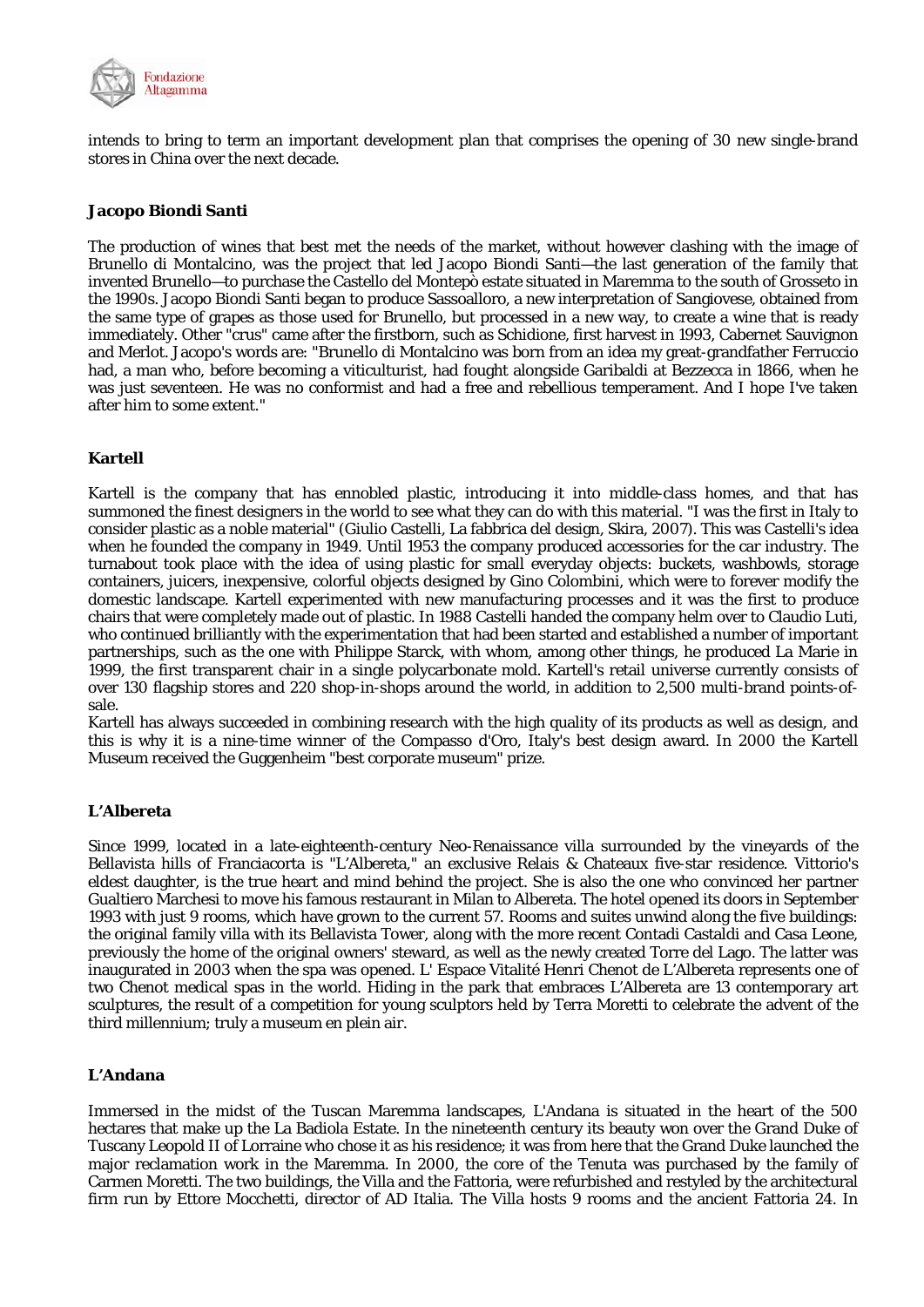

L'Andana's garden is the small church of the Badiola. Carmen Moretti and her husband Martino de Rosa are responsible for having made the great chef Alain Ducasse fall in love with the Tenuta, who has installed La Trattoria Toscana, his only restaurant in Italy, awarded one star by Michelin in 2007, in what was once the estate's granary. Moreover, at L'Andana, for the first time, the collaboration between Alain Ducasse and ESPA, the leading English wellness brand, has breathed new life into the innovative concept of SPA Gourmand. The "Tenuta La Badiola" winery, with its 30 hectares of vineyards, produces a white wine, a rosé wine and a red wine known as "Acquagiusta," while the Badiola olive grove produces the extra-virgin And'Olio. A 30,000-squaremeter golf course stretches between the sea and the hills dotted with olive trees.

## **Living Divani**

Since the early 1970s until today Living Divani has communicated intensely with contemporary trends, becoming a reference point on the design scene. The company's strategic alliance with Piero Lissoni has been key, a designer who, since 1988, has been orchestrating its style. In 2003 Carola Bestetti, representing the second generation, made her entrance, and continued to pursue the tradition, taking into account the dynamics of a constantly changing market.

Living Divani has worked with some world-class designers such as Piero Lissoni, Arik Levy, Claesson Koivisto Rune, joined by some young emerging artists, including Junya Ishigami, Victor Vasilev, Mario Ferrarini, Giopato&Coombes. Over the years Living Divani has developed a variety of products, suggesting an ambient that revolves around upholestered furniture featuring subtle forms and proportions, as well as complements that leave a bolder mark. The distribution covers Italy, the major European countries, the United States and the Far East, with an export value of more than 80% of the company revenue. More than 450 high-level points-of-sale are located in all the major cities.

## **Lungarno Collection**

Founded in 1995, Lungarno Collection is the hotel management company owned by the Ferragamo family, whose chairman is Leonardo Ferragamo. It consists of luxury & design hotels, retreats, villas, restaurants and retail stores. Different realities joined by a single style of hospitality, a profoundly Florentine one.

Four of its properties are situated right in Florence, unique sites in privileged locations. Hotel Lungarno, overlooking Ponte Vecchio, boasts a collection of more than 400 original artworks including a Picasso and four Cocteaus. Also worthy of note is its restaurant, BSJ, one of the city's finest. Lungarno Suites features large contemporary-style suites and an amazing view that stretches from the Ponte Vecchio to the green hills all around Florence. The lobby brims over with interior decor and design objects, which can be purchased in the adjacent point-of-sale Lungarno Details. The Gallery Hotel Art and the Continentale are more contemporary and design-like in style. The former is a favorite with the fashion world and photography exhibits are often showcased in the lobby. The Continentale, an ancient sixteenth-century tower, overlooks the Ponte Vecchio, with a rooftop terrace. Located just a few kilometers from Florence is Villa Le Rose, a sixteenth-century villa immersed in greenery, which can be rented on a weekly basis. On the Tuscan coastline, just opposite Elba Island, are the 9 luxury apartments owned by Marina di Scarlino Yacht Club & Residences.

The Roman Portrait Suites is a boutique hotel with 24-hour valet service and a total of 14 suites in the heart of Via Condotti. Lastly, two more pearls from the Lungarno Collection can be found in the Mediterranean and Caribbean Seas, respectively: 2 Swan yachts, floating luxury residences, which can also be rented weekly.

## **Masi Agricola**

The story of Masi Agricola is the story of a family and its vineyards in Verona, in the Veneto. The name itself comes from "Vaio dei Masi," a small valley purchased in the late eighteenth century by the Boscaini family, which still owns it today. Since 1973 it has been collaborating with the Serego Alighieri, a family of counts and descendants of the poet Dante, the owners of the estate of Valpolicella, and since 2007 it has been working with another family of counts, the Bossi Fedrigotti in Rovereto in the Trentino. In addition to its property in the Tre Venezie and in Tuscany, the company has recently found the Tupungato Valley in Mendoza, Argentina, to be particularly suited to producing its wines.

Today Masi is a world leader in the production of Amarone and its expertise in the technique known as appassimento (drying and shriveling) is widely acclaimed. This is the technique it uses to produce its five Amaroni and three Recioti (the widest and most qualified range placed on the international market), along with other emblematic wines such as Campofiorin and Masianco.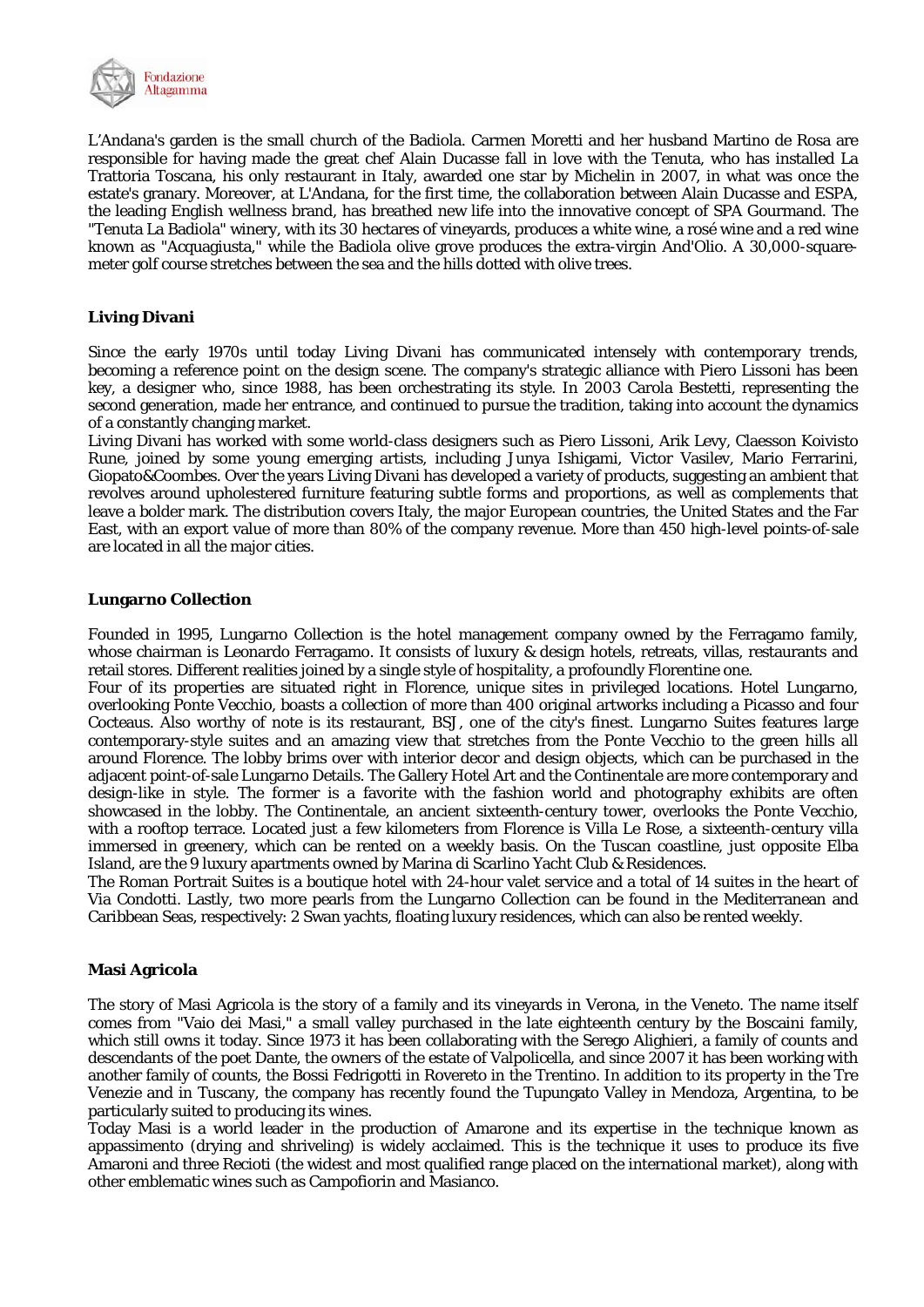

Masi exports its wines to 87 countries. Sandro Boscaini is the company chairman. Also involved in the family business are his son Raffaele and daughter Alessandra, as well as his brothers Bruno and Mario.

#### **Masseria San Domenico**

The Masseria San Domenico is a five-star luxury hotel housed inside a fifteenth-century watchtower that was once used by the Knights of the Order of Malta. Surrounded by a hundred hectares of centuries-old olive groves, carefully restored and opened to the public in 1996, the hotel preserves the charm of the ancient Pugliese masserie, or agricultural centers. Located in Savelletri di Fasano, between Bari and Brindisi, it is the site of one of the finest Italian spas and thalassotherapy centers. At the heart of the resort is a large swimming pool with filtered seawater; the pool is irregularly shaped and surrounded by rocks and plants. Furnished with the sober elegance of Pugliese countryside constructions, this architecture stands out against the blue sea just 800 meters away, whose view guests can enjoy from the very new 18-hole, 72-par (6,100 meters) golf course. The hotel offers a private beach, tennis courts, a gym, a sauna and a Turkish bath. The restaurant is famous for its fish and the wide range of fine local and international wines, and it also offers a special low-calorie menu based on the traditional Mediterranean diet.

## **Max Mara**

Founded in Reggio Emilia in 1951 by Achille Maramotti, the Group celebrated its sixtieth anniversary in 2011. Maramotti followed the family passion: his great-grandmother Marina Rinaldi was the owner of an elegant dressmaking shop in the mid-nineteenth century, while his mother, Giulia Fontanesi Maramotti, ran a famous sewing school. The company specializes in the production of outerwear inspired by French haute couture, but manufactured using cutting-edge sartorial industrial technology, importing to Italy the new series manufacturing that developed in the United States. In 1981 one of the Group's symbols was born: the camelcolored coat referred to as 101801.

Today, with the second generation, Luigi, Ignazio and Maria Ludovica Maramotti, the company continues to combine high-level industrial sartorial production and the fine quality of the materials.

The Group has 19 collections distributed throughout more than 100 countries. Over the years some of the greatest names in fashion have collaborated with Max Mara.

#### **Missoni**

It was 1953 when Ottavio, nicknamed Tai, and his wife Rosita opened a small knitwear workshop in the basement of their home in Gallarate. Although they presented their first collection in Milan in 1958, it wasn't until 1967 that they attracted the attention of the fashion world with their fashion shows at Palazzo Pitti in Florence. Together they created an original idea of fashion. In 1969 Diana Vreeland, renowned fashion editor of Vogue America, described the concept of fashion expressed by the couple as "ingenious." "The sweater has always been around, we've just done away with certain patterns, we've turned it upside down, done everything you possibly can with it," as Ottavio put it, who sees in color and material all the basic components of his trade. The multicolored sweaters feature zigzag patterns, waves, iridescent yarn, and geometric and floral patchwork jacquards. The maison has confirmed its essence as a family-run business and a great deal of responsibility rests on the shoulders of the founder's children, Vittorio, Luca and Angela, who contribute to the conquest of new markets and to the reinforcement of the brand. Recently inaugurated in Kuwait City is the second hotel in sheer Missoni style after the one in Edinburgh.

#### **Moroso**

Moroso was created in 1952 from a project conceived by Agostino Moroso who, together with his wife Diana, founded the company with the goal of manufacturing and designing sofas, armchairs and interior decor. Since the 1980s the family's second generation began to carry out in-depth research within the sphere of designer works.

Almost sixty years have gone by since it was founded and Moroso is now positioned within the haute couture of international design as a leading company in the upholstered furniture sector.

Thanks to the creative contribution of its designers, such as Ron Arad, Patricia Urquiola, Ross Lovegrove, Konstantin Grcic, Alfredo Häberli, Toshiyuki Kita, Marcel Wanders, Tokujin Yoshioka, Enrico Franzolini, Doshi & Levien, Tord Boontje, Nendo, Front and others, over the years Moroso has created a collection of iconic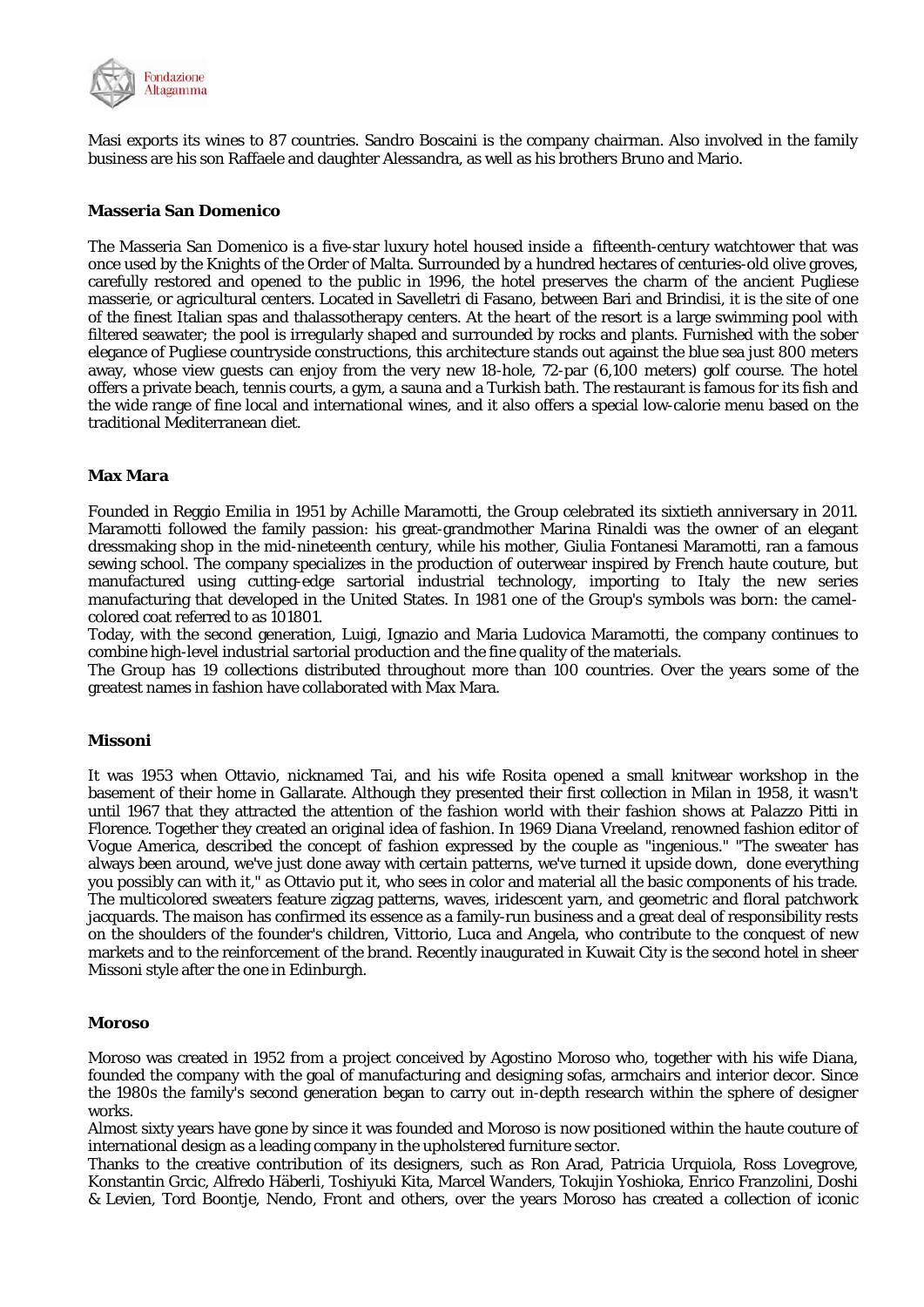

products under a single trademark, albeit with various localisms: an international horizon that has allowed the company to enter some of the finest venues in the world, including: the New York MoMA, the Palais de Tokyo and the Grand Palais in Paria, as well as the Venice Biennale.

Today Moroso numbers 140 employees, with branches in the United States, Great Britain and Singapore, and it exports its products to 74 countries.

## **Omas**

The company was established in Bologna in 1925. Its founder was Armando Simoni, a man with great technical know-how, who was an expert in Greek culture. Simoni created a series of models that were very new in terms of both aesthetics and technology, objects that are still today considered to be great classics, including, among others, the "Penna del Dottore," which comes with a tiny clinical thermometer hidden inside the body of the pen. Omas writing tools, with their timeless design, elegance, are distinguished by the craftsmanship that's applied in the company workshop in Bologna. Each Omas fountain pen is the result of a multitude of sophisticated operations: it takes more than 365 days to make a celluloid fountain pen. The natural materials used, whether they be cotton resin, celluloid, wood, titanium, gold or silver, guarantee that the pen is remarkably light, elegantly shiny and, above all, that it has a surprisingly pleasant feel to it. The twelve-sided Arte Italiana and triangular 360 models represent the brand's icons. Omas' Limited Editions are truly works of art, celebrating both great historical-cultural events and special places.

## **Luxottica / Persol**

Today a great deal of the history of both sunglasses and eyeglasses belongs to an Italian company that in just half a century has been transformed from a small company into a world leader in the sector. Founded in 1961 in Agordo (Belluno), at first it worked for third parties. The first collection with the Luxottica brand was presented at MIDO (International Eyewear Fair) in Milan in 1971. Many are the excellent brands it has purchased over the course of time, including Vogue Eyewear ('90) Persol ('95), Ray-Ban ('99), Oakley (2007); even more numerous are the fashion and luxury brands it has licensed. With the purchase of LensCrafters ('95) the group integrated its optical products with ophthalmological ones; in the retail sector, its acquisitions have continued with Sunglass Hut in 2001, OPMS in 2003 (in Australia) and GMO in 2011 (in South America). At the bottom of its success is its founder Leonardo Del Vecchio's philosophy, a businessman who likes to remember the times when he was just a shop assistant. "You have to have an open mind, never think you've made it, or gaze at the world as the though it were the only reference point. You have to know how to enter the market and stay there, indefinitely, changing, renewing and relentlessly adapting, while holding on to your "DNA." Today the company can count on 65,000 workers and 7,000 points-of-sale on every continent. It has been listed on the New York Stock Exchange since January 1990 and on the Milan Borsa since 2000.

## **René Caovilla**

René Caovilla's creations—"Oggetti d'arte chiamati scarpe" (Objets d'art known as shoes)— all began in the early twentieth century with Edoardo, the founder of the maison, and a pupil of Giovanni Luigi Voltan who, upon returning from America, set up the first mechanized footwear workshop in Italy, in Stra, on the Riviera del Brenta. Between the 1950s and '60s his son René Fernando, who had gone to Paris to study design, accentuated the elite nature of the products, becoming a sculptor of Swarovksi diamond-encrusted evening shoes that were precious and sexy.

His entry into the fashion world took place when he met Valentino Garavani. Two decades of synergy between the couturier and the designer gave birth to cult objects. Later the Maison Christian Dior (1990-1995) camed onto the scene, followed by Chanel (1995-2000). In 2000 the decision was made to solely produce shoes with the René Caovilla brand. In rapid succession a Showroom and the first Boutique Salotto in Milan were opened, followed by single-brand boutiques in Rome, Venice, Porto Cervo, Paris, London, Dubai, Doha, Moscow and Taipei.

## **Riva**

It was 1842 when a sudden, violent storm wreaked havoc damaging almost all the boats on Lake Iseo. But Pietro Riva, newly arrived in Sarnico from nearby Lake Como, managed to repair most of them. His son Ernesto expanded the shipbuilding activity and introduced the use of the internal-combustion engine. When World War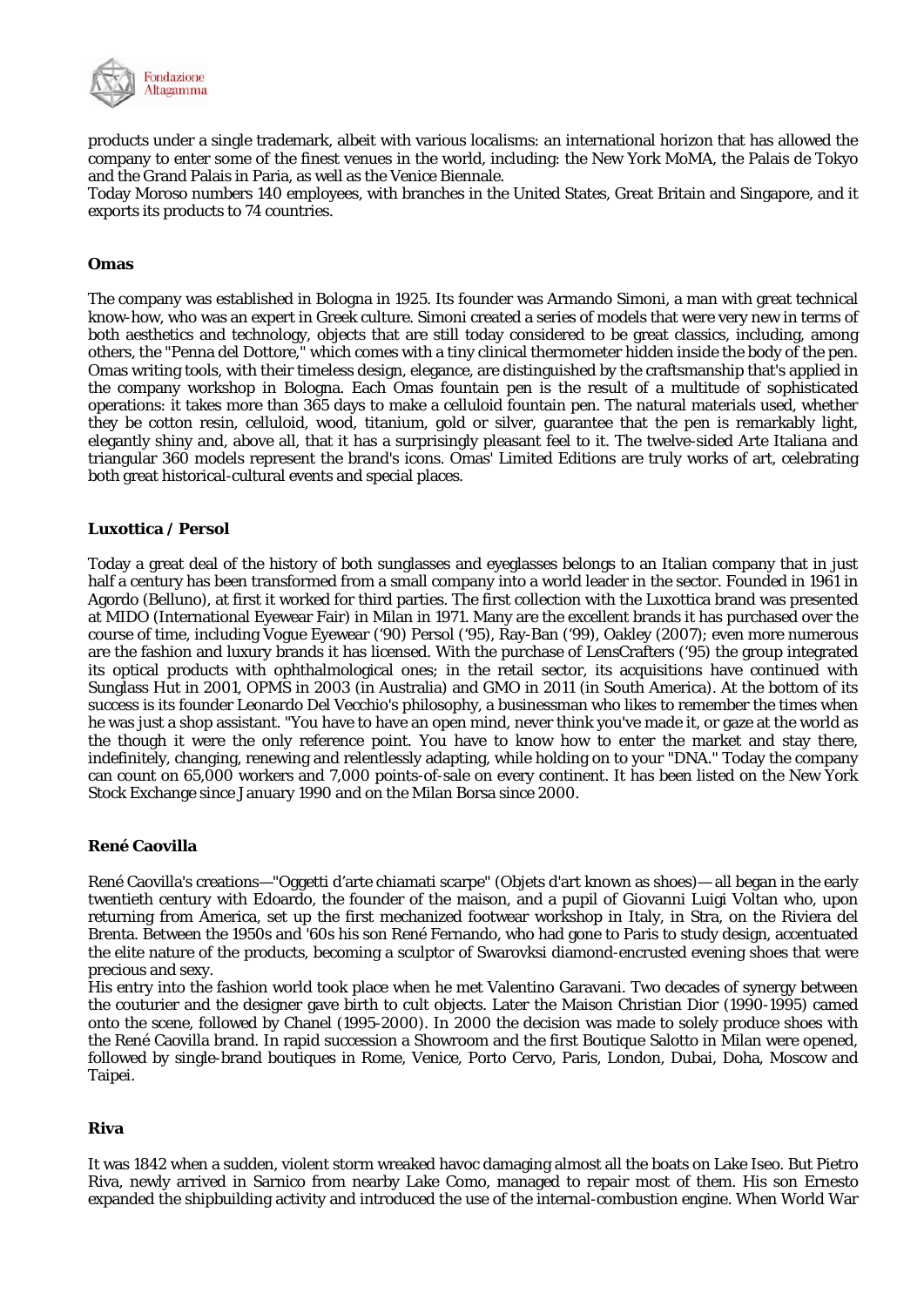

I ended, together with Serafino, who was a racing enthusiast and personally notched up countless wins on his speedboats, the company's interest shifted to motorboarding. In the 1950s Carlo created the unmistakable style of the brand by proposing luxury "cars for the sea" made of polished wood. When fiberglass came onto the scene the Riva shipyards began to make boats whose shape, line, and performance had previously been unthinkable. In May 2000 Riva entered the Ferretti Group. Since 2004 the new shipyard in La Spezia for the construction of yachts 65 feet and over saw the launch of large boats. Today Riva has a product portfolio with 11 models ranging from 27' to 92' (from 8 to 28 meters) and many projects for larger yachts are in the works. Design is entrusted to Mauro Micheli and Officina Italiana Design, in collaboration with AYT– Advanced Yacht Technology, part of the Ferretti Group and Centro Stile Ferrettigroup.

## **Rubelli**

For over 150 years and five generations Rubelli, founded in Venice in 1858, has represented excellence in the home textiles sector. The company is located in Venice, except for some of the production which has for some time now been carried out in the textile factory of Cucciago (Como). Thirty modern looms and four lateeighteenth-century hand-looms are used here to make very soft fabric called soprarizzo, a sort of "threedimensional" velvet. Over the years the company has diversified its offer and ventured down new roads: exemplary are its special technical fibers, such as Travira Cs. This historical archive is precious for the company, which is often asked to do jobs where the philological aspect is of the utmost importance: for the Bolshoi in Moscow the Venetian company created a remarkable curtain in pure golden yarn. Alessandro Favaretto Rubelli is chairman of the company and his sons Nicolò and Andrea are its CEOs.

#### **Seven Stars Galleria**

Seven Stars Galleria is the first hotel in the world to be awarded a Seven-Star SGS certificate. It is one of the Rosso family's Town Houses. Inaugurated on March 7, 2007, it is situated inside the world-famous Galleria Vittorio Emanuele II in Milan. All 7 of the suites, none of which the same as the others, directly overlook the Galleria, offering a unique vision of this architectural gem from the late nineteenth century. The architect Ettore Mocchetti, director of Architectural Digest Italia, with the supervision of the Fine Arts Institute, designed them in a personal and elegant way. Seven Stars Galleria offers service and hospitality that are worthy of the old monarchy. The hotel also has an elegant restaurant, "La Sinfonia," whose view overlooks the Galleria Dome and Octagon.

## **Stone Island**

"One day some very special material arrived in the company, a thick tarpaulin of the kind used for trucks, red on one side, blue on the other. In order to transform it into an item of clothing, we put it into the washing machine and washed it for a long time with water and pumice to soften it, to tame it, so to speak. The first prototype was surprising, and so we decided to make six jackets out of that single piece of fabric, which we called 'Tela Stella,' and we gave the idea a name: Stone Island." Carlo Rivetti

That was 1982. Since then the clothing company created by Bologna-born Massimo Osti, who trained as a graphic artist specializing in advertising, has become the symbol of research into fibers and fabrics as applied to innovative design. "Stone Island has a marine-like quality, it reminds you of the old waterproof jackets corroded by the water." These are the words of Carlo Rivetti, who came onto the scene in 1983 and purchased, along with the GFT, 50% of the company; later, in 1993, together with his sister Cristina, he bought all the stock. A constant study into the transformation and ennobling of fibers and fabrics leads to a discovery of materials and productive techniques never before used by the clothing industry, such as refractive or thermosensitive textiles, dyeing and special finishing treatments. In 2008 Carlo Rivetti took over the brand's creative management assisted by a design team.

## **Technogym**

In 1983, when muscle-building equipment hardly existed at all, Romagna-born Nerio Alessandri, aged 22, a mechanics enthusiast, built, with the help of a carpenter and a painter, his first handcrafted machine in his garage, where he had installed a small workshop. It was a hit and the start of a 100-square-meter warehouse for the production of a line of innovative equipment.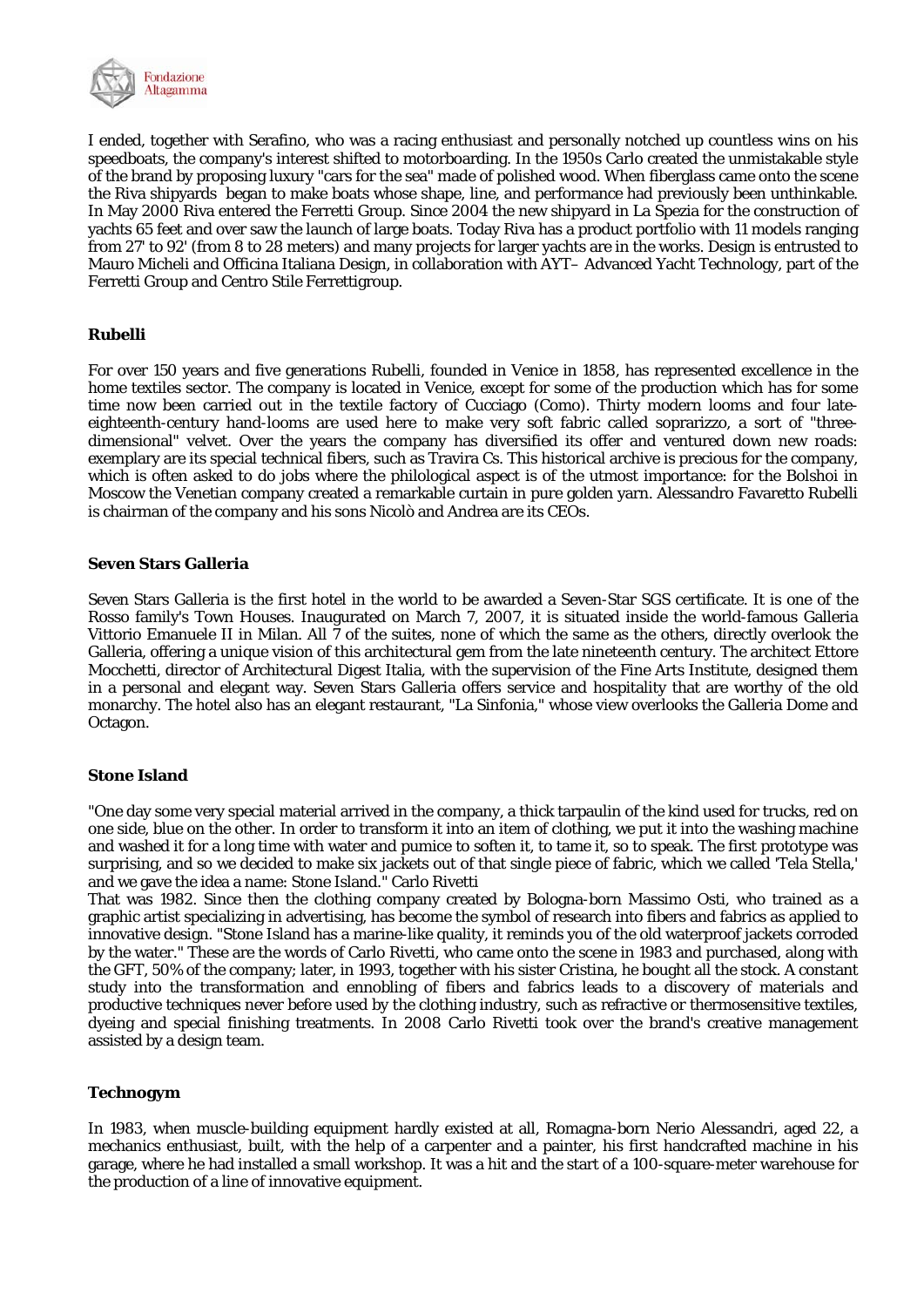

Nerio Alessandri, convinced of the importance of the well-being of the mind and the body, was actually the inventor of the word "wellness," and the one who brought exercise equipment out of the gym and into our homes. Always one step ahead he brought good design into the sector, designing equipment as objects to be exhibited. In 1990 he added electronics, in 1995 the computer, in 2000 a TV monitor, combining physical activity with entertainment. In 2005 Kinesis was born, an absolutely revolutionary object: a wavy wooden wall from which two handles jut out allowing the user to do countless exercises, while the resistance of the weight remains invisible. The company's success is all due to the brilliant mind of its inventor, who at 40 is the youngest "Cavaliere del Lavoro" in the history of the Italian Republic. Today Technogym counts about 2,000 workers—or "collaborators" as the chairman calls them, half of whom work in the main plant in Cesena. It has 14 branches in Europe, the United States, Asia, the Middle East, Australia and South America, and it exports 90% of its own production.

## **Tod's**

The company's history is the fruit of the work and commitment of three generations of the Della Valle family. It was the early twentieth century when Filippo started up a small shoe factory in Casette d'Ete in the Marches. In the 1940s the company expanded thanks to Dorino, but it was Diego, currently the chairman, who, starting from the late 1970s, helped it grow even more, to become the Tod's Group, a real holding, and a leader in the Italian and international market of luxury leather goods with the Tod's and Hogan brands, as well as luxury clothing with the Fay brand. The turnaround came about thanks to Diego's insight, who took a chance to create a profoundly innovative shoe typology. This research resulted in the "gommino," a soft light loafer that was given that name because of the 133 rubber spheres underneath the sole. In 1997 the first handbag collection was unveiled. Each phase in Tod's production, from the choice of the leather to the way it's cut, from hand-stitching to the final check, is extremely accurate. Listed in the Milan Stock Exchange since November 2000, the Group currently has 6 shoe-manufacturing plants, 2 for leather goods and employs 3,600 workers altogether.

## **Valentino**

Founded in 1960 by Valentino Garavani, this maison offers a vast range of luxury products that go from haute couture collections to ready-to-wear lines, as well as precious accessories such as handbags, shoes, belts, eyewear and perfume. Over the years it has developed its business in more than 70 countries, with over 1,250 points-of-sale, 66 of which managed directly.

Valentino S.p.a. is now a part of the Valentino Fashion Group, owned by the Permira trust, which belongs to the Marzotto Family and their partners. Since 2008 Maria Grazia Chiuri and Pierpaolo Piccioli, who worked closely with Valentino Garavani for a whole decade, contributing to the success of his accessories project, are currently the creative directors of the historical brand, assisted by a talented inside team of designers. They debuted with their first Collezione Haute Couture in January 2009 in Paris. Valentino Prêt-à-Porter presents sophisticated and exclusive lines for both men and women. Valentino Garavani signs lines of accessories, RED Valentino offers original creations made from lightweight fabric, using special techniques and details.

## **Venini**

Ninety years have gone by since the Milanese lawyer Paolo Venini and the Venetian antiquarian Giacomo Cappellin founded Cappellin Venini & C. in 1921. Venini can boast the largest artisanal furnace in Murano with 5 master glassmakers, 13 kilns, 18 grinding machines, and 500 tons of silica sand processed yearly. Thanks to the dedication of its master glassmakers, Venini produces objects whose human contribution represents the added value. What especially characterizes the history of the company is its synergy with some of the most famous names in the world of art and design: Gio Ponti, Tapio Wirkkala, Gae Aulenti, Ettore Sottsass, Alessandro Mendini, Sandro Chia, Mimmo Rotella, Fernando and Humberto Campana, Gaetano Pesce, Tadao Ando, and many others. One of the company's most important collaborations is the one it had with the architect Carlo Scarpa, who worked with Venini from 1932 to 1947 (from 1934 as artistic director) achieving some of the most outstanding results in the field of glassmaking in the twentieth century. The company embarked on the twentyfirst century with a treasure trove of creative and productive experiences that have turned this brand into a producer of some of the most remarkable glass products ever. In 2001 it was bought by Italian Luxury Industries, the group led by Giancarlo Chimento, which also involves 2G Investimenti run by the entrepreneurs Giuliano and Guglielmo Tabacchi.

Today Venini exports its own works in the world also thanks to 3 single-brand boutiques (Murano, Venice, Milan).